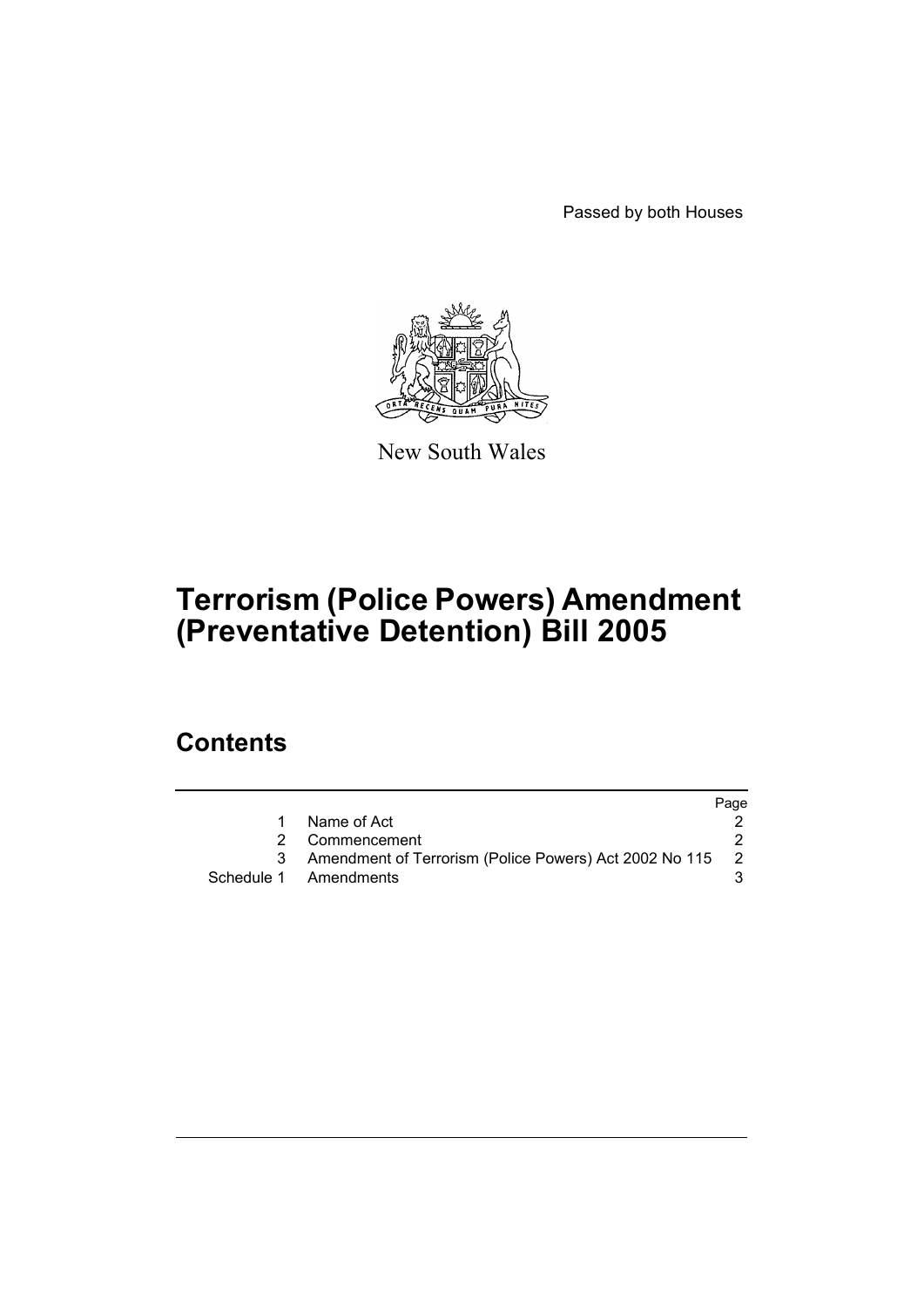*I certify that this PUBLIC BILL, which originated in the LEGISLATIVE ASSEMBLY, has finally passed the LEGISLATIVE COUNCIL and the LEGISLATIVE ASSEMBLY of NEW SOUTH WALES.*

> *Clerk of the Legislative Assembly. Legislative Assembly, Sydney, , 2005*



New South Wales

# **Terrorism (Police Powers) Amendment (Preventative Detention) Bill 2005**

Act No , 2005

An Act to amend the *Terrorism (Police Powers) Act 2002* to authorise preventative detention in connection with terrorist acts; and for other purposes.

*I have examined this Bill, and find it to correspond in all respects with the Bill as finally passed by both Houses.*

*Chairman of Committees of the Legislative Assembly.*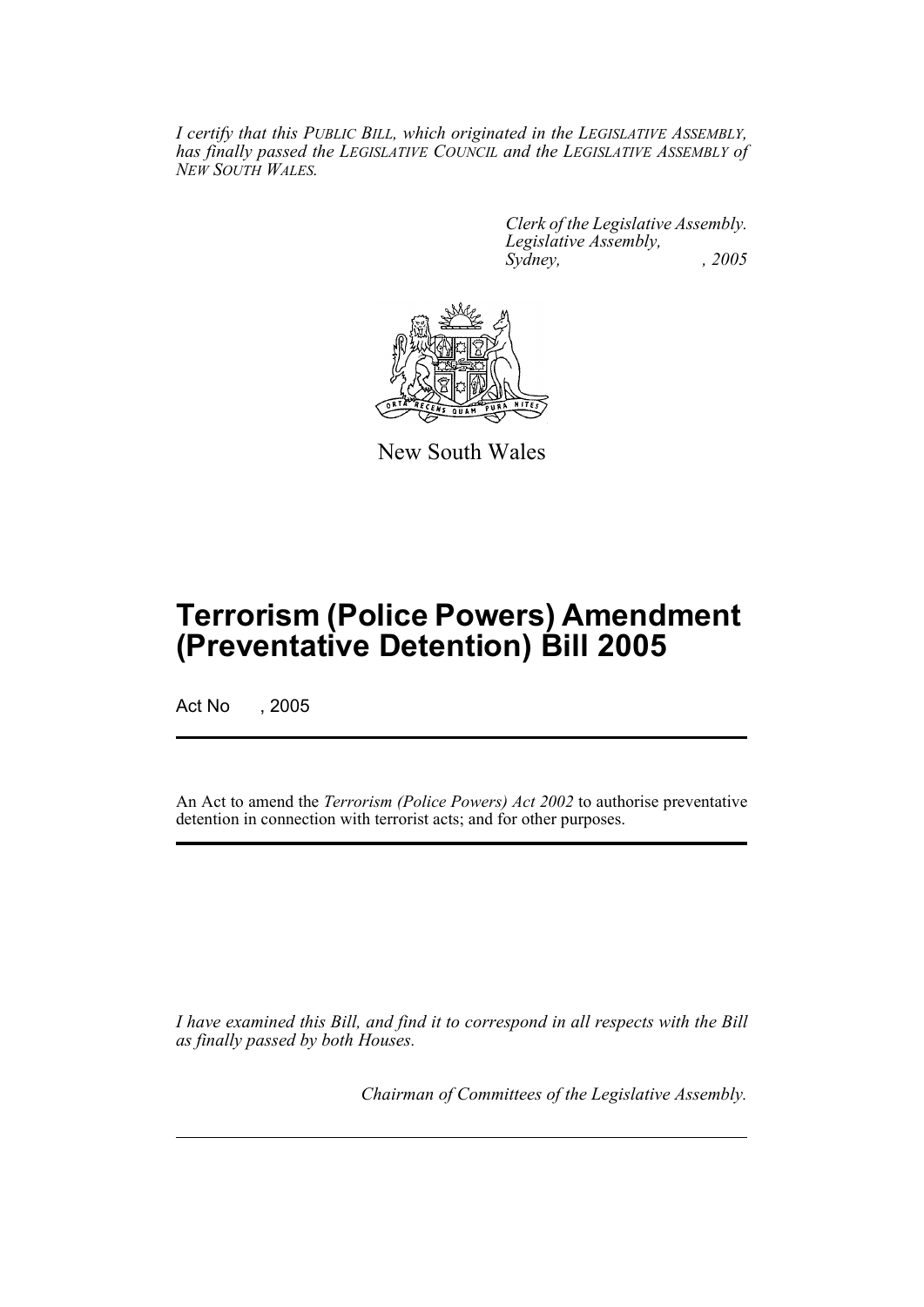## **The Legislature of New South Wales enacts:**

## **1 Name of Act**

This Act is the *Terrorism (Police Powers) Amendment (Preventative Detention) Act 2005*.

## **2 Commencement**

This Act commences on a day or days to be appointed by proclamation.

# **3 Amendment of Terrorism (Police Powers) Act 2002 No 115**

The *Terrorism (Police Powers) Act 2002* is amended as set out in Schedule 1.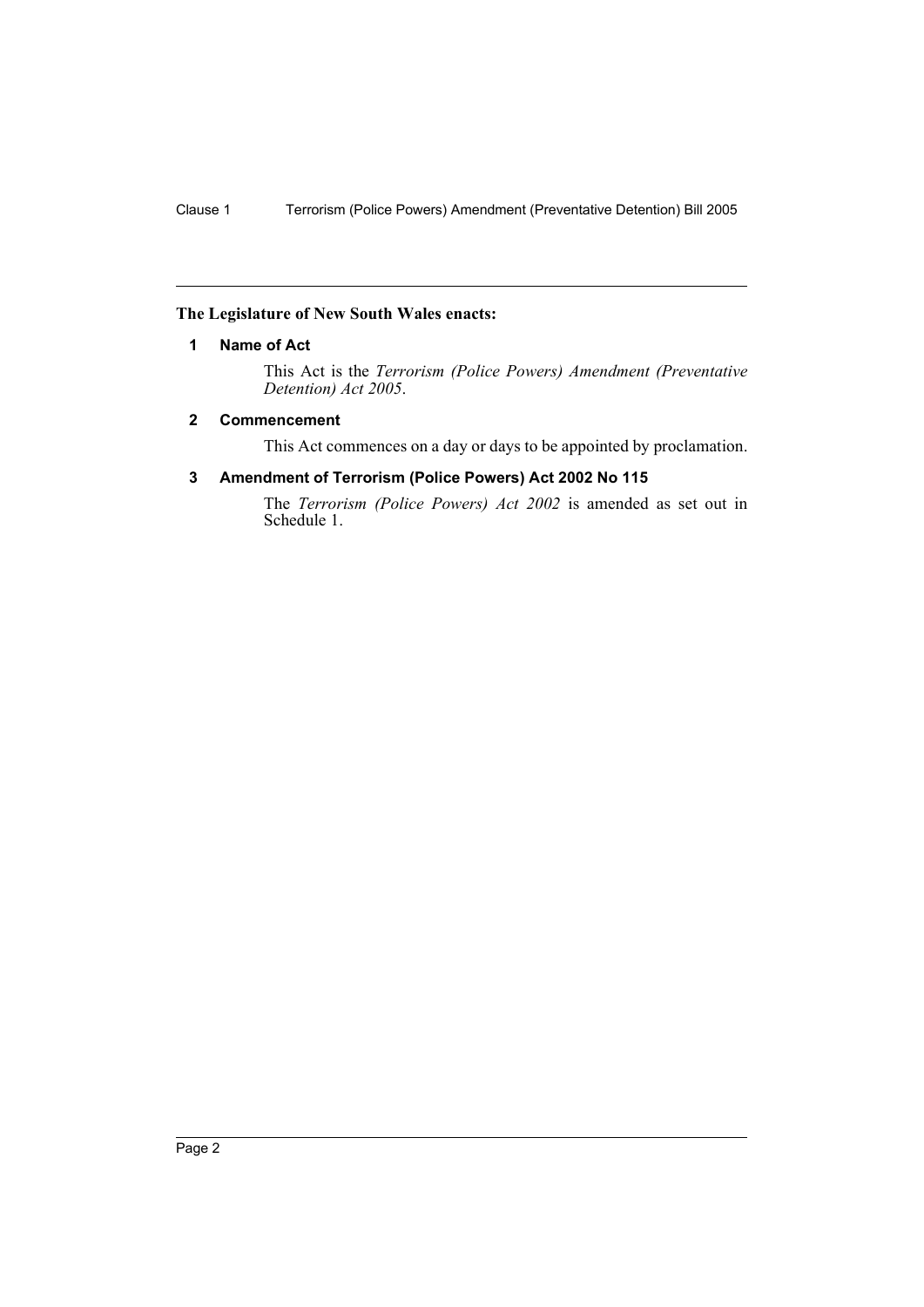Amendments **Amendments** Schedule 1

(Section 3)

# **Schedule 1 Amendments**

**[1] Part 2A**

Insert after Part 2:

# **Part 2A Preventative detention orders**

## **Division 1 Preliminary**

#### **26A Object**

The object of this Part is to allow a person to be taken into custody and detained for a short period of time in order to:

- (a) prevent an imminent terrorist act, or
- (b) preserve evidence of, or relating to, a recent terrorist act.

**Note.** Section 26ZK provides that, while a person is being detained under a preventative detention order, the person may only be questioned for very limited purposes.

#### **26B Definitions: Part 2A**

In this Part:

*corresponding law* means:

- (a) Division 105 of the *Criminal Code* of the Commonwealth and the regulations and other instruments made under that Division, as in force from time to time, or
- (b) a law of another State or a Territory that provides for preventative detention of persons in relation to terrorist acts (including any law of another State or a Territory that is declared by the regulations to be a corresponding law).

*interim preventative detention order* or *interim order* means an interim preventative detention order made by the Supreme Court under section 26H pending the hearing and final determination of an application for a preventative detention order.

*lawyer* means an Australian lawyer.

*preventative detention order* means a preventative detention order made by the Supreme Court under section 26I, and (unless expressly otherwise provided) includes an interim preventative detention order.

*prohibited contact order* means an order made by the Supreme Court under section 26N.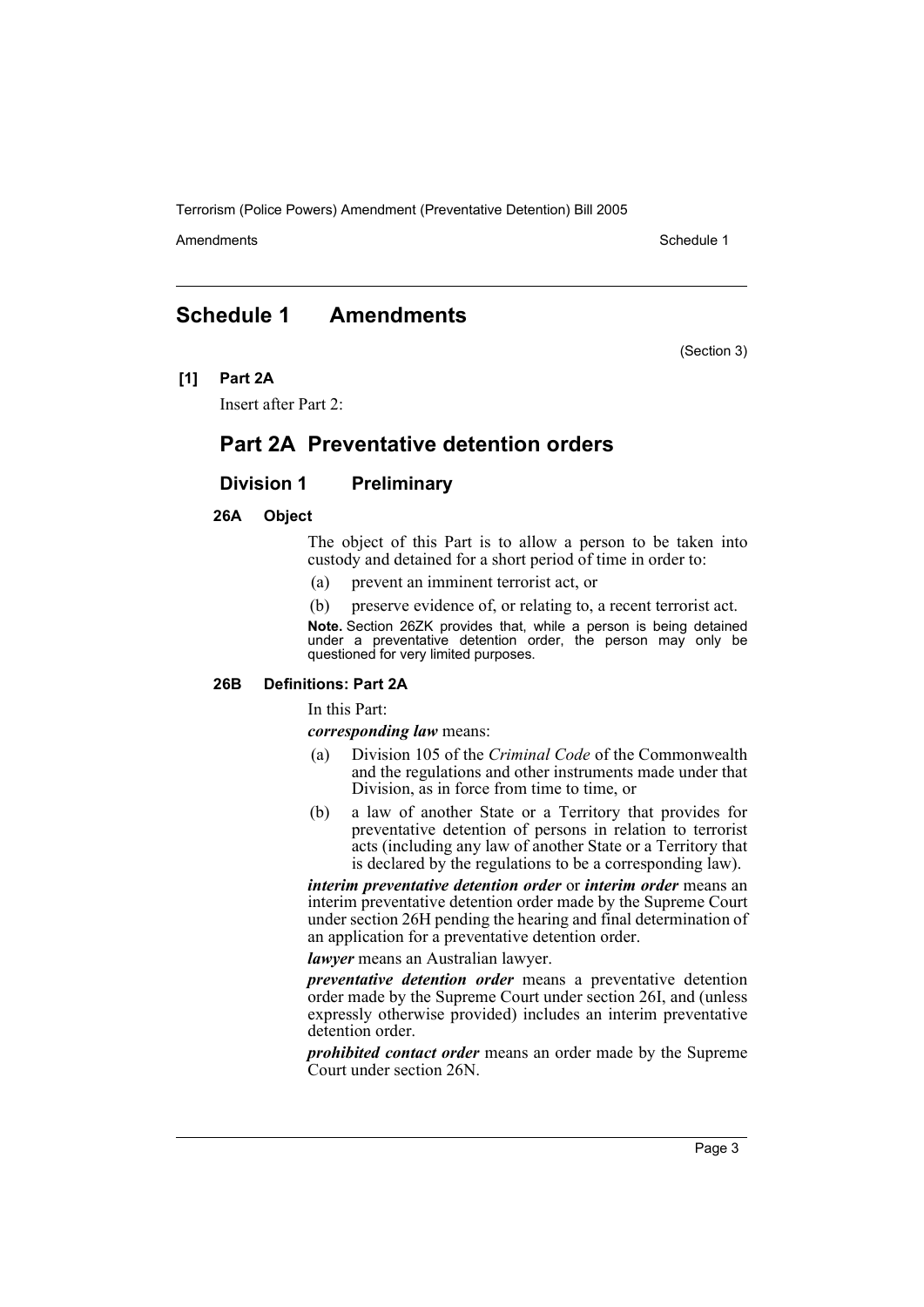Schedule 1 Amendments

#### **26C Senior police officer with functions under preventative detention orders**

If:

- (a) a number of police officers are detaining, or involved in the detention of, a person under a preventative detention order at a particular time, and
- (b) a function (other than a power) is expressed in this Part to be imposed on a police officer detaining the person,

the function is imposed at that time on the most senior of those police officers.

## **Division 2 Preventative detention orders**

#### **26D When preventative detention orders may be made**

#### (1) **Preventing terrorist acts occurring**

A preventative detention order may be made against a person if:

- (a) there are reasonable grounds to suspect that the person:
	- (i) will engage in a terrorist act, or
	- (ii) possesses a thing that is connected with the preparation for, or the engagement of a person in, a terrorist act, or
	- (iii) has done an act in preparation for, or planning, a terrorist act, and
- (b) making the order would substantially assist in preventing a terrorist act occurring, and
- (c) detaining the person for the period for which the person is to be detained under the order is reasonably necessary for the purpose of substantially assisting in preventing a terrorist act occurring.

Any such terrorist act must be imminent and, in any event, be expected to occur at some time in the next 14 days.

#### (2) **Preserving evidence of terrorist acts that have occurred**

A preventative detention order may also be made against a person if:

- (a) a terrorist act has occurred within the last 28 days, and
- (b) it is necessary to detain the person to preserve evidence in New South Wales or elsewhere of, or relating to, the terrorist act, and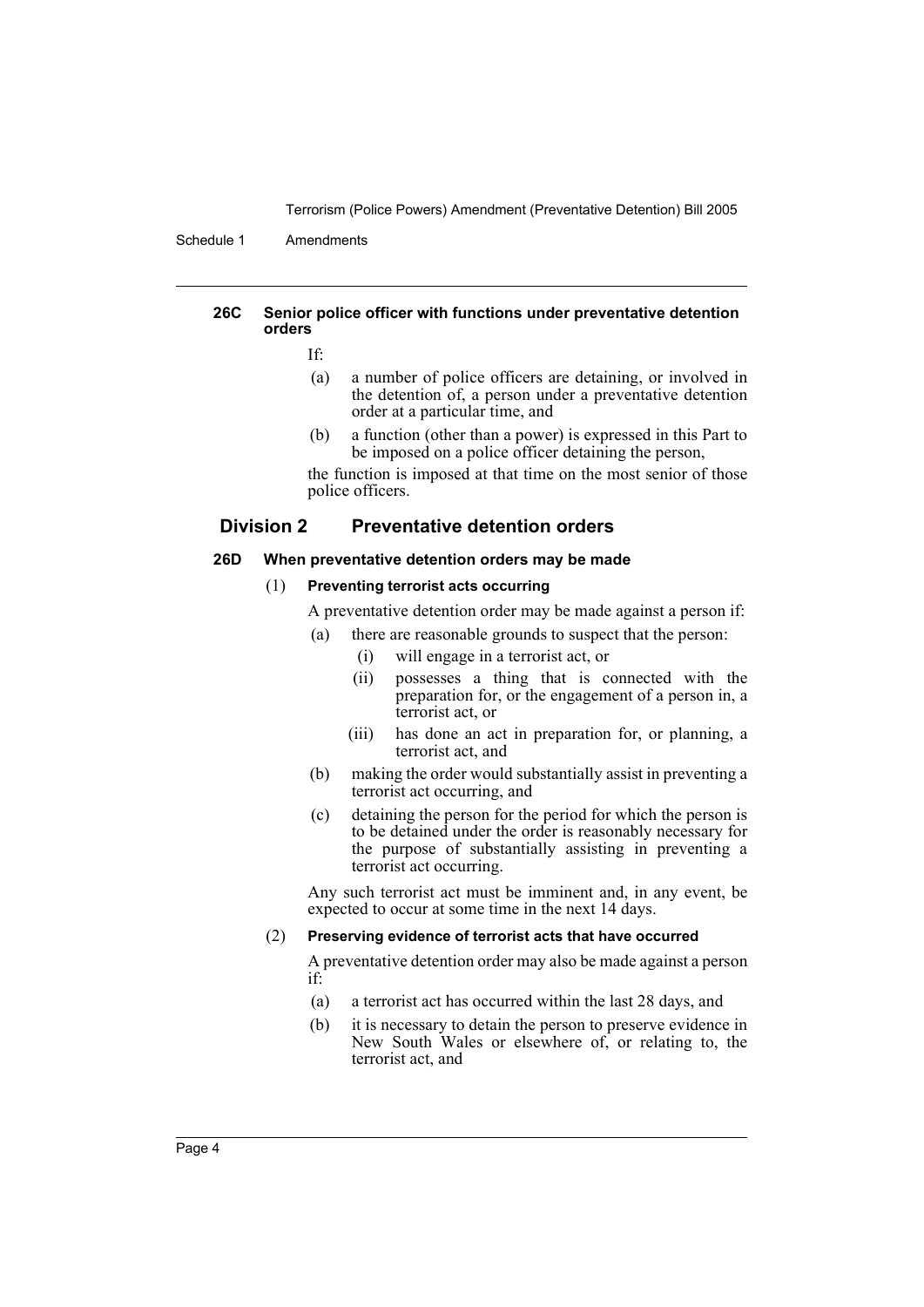Amendments **Amendments** Schedule 1

(c) detaining the person for the period for which the person is to be detained under the order is reasonably necessary for the purpose of preserving any such evidence.

**Note.** As a consequence of the operation of section 4A, it does not matter whether the location of the terrorist act is in New South Wales or elsewhere.

#### **26E No preventative detention order in relation to person under 16 years of age**

- (1) A preventative detention order cannot be applied for, or made, in relation to a person who is under 16 years of age.
- (2) If:
	- (a) a person is being detained under a preventative detention order (or a purported such order), and
	- (b) the police officer who is detaining the person is satisfied on reasonable grounds that the person is under 16 years of age,

the police officer must release the person, as soon as practicable, from detention under the order.

#### **26F Who may apply for preventative detention orders**

- (1) A police officer may apply for a preventative detention order in relation to a person, but only if:
	- (a) the police officer is satisfied of the requirements under section 26D for making the order, and
	- (b) the police officer has obtained approval to make the application from:
		- (i) the Commissioner of Police, or
		- (ii) a Deputy Commissioner of Police, or
		- (iii) an Assistant Commissioner of Police responsible for counter-terrorism operations.
- (2) The function of giving approval to the making of an application for an order cannot be delegated, but may be exercised by a police officer acting in a position referred to in subsection  $(1)$   $(b)$ .

## **26G Applications for preventative detention orders**

- (1) An application for a preventative detention order must:
	- (a) subject to subsection (2), be in writing and sworn, and
	- (b) set out the facts and other grounds on which the police officer considers the order should be made, and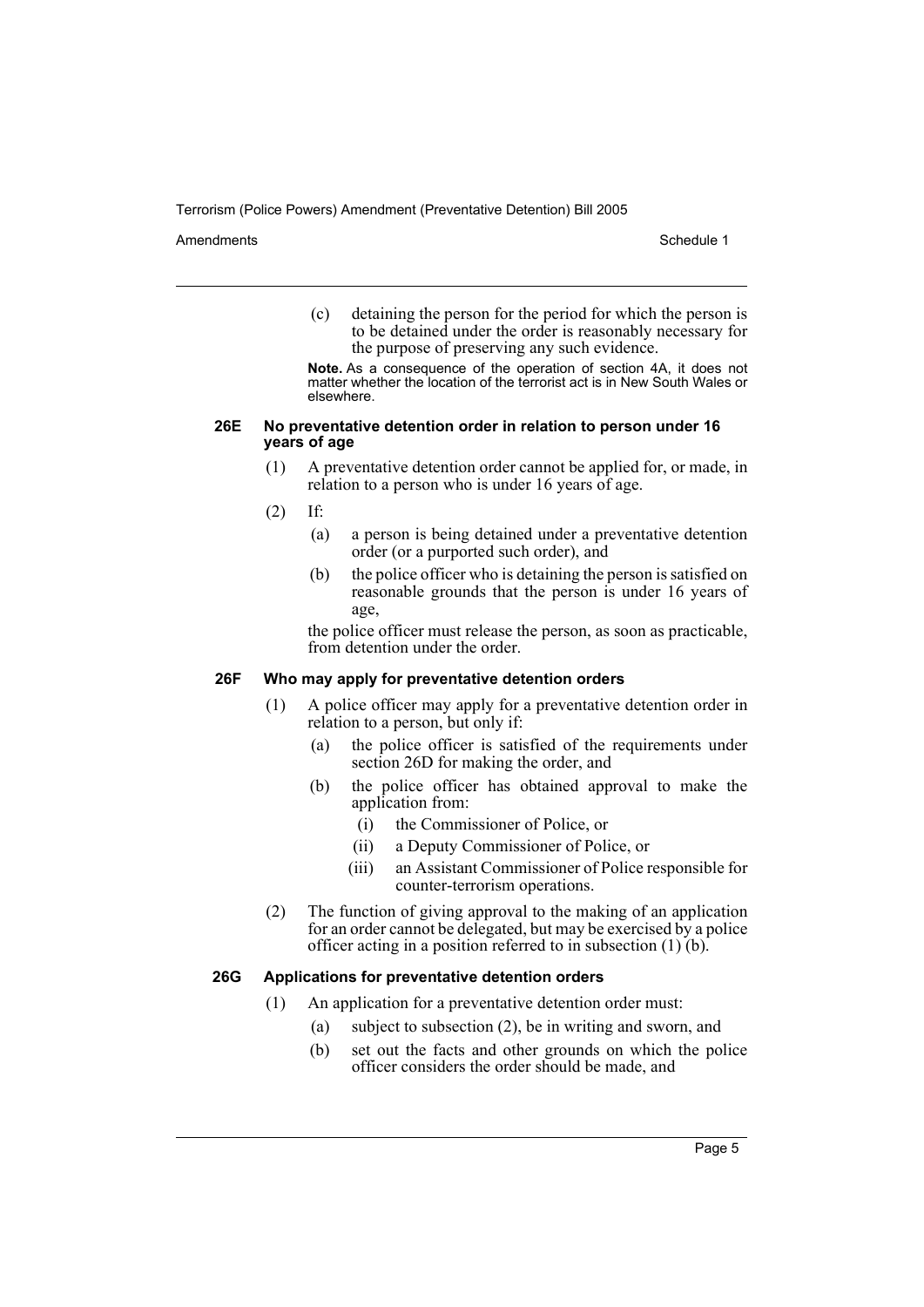Schedule 1 Amendments

- (c) specify the period for which the person is to be detained under the order and set out the facts and other grounds on which the police officer considers that the person should be detained for that period, and
- (d) set out the information (if any) that the applicant has about the person's age, and
- (e) set out the following:
	- (i) the outcomes and particulars of all previous applications for preventative detention orders made in relation to the person,
	- (ii) the information (if any) that the applicant has about any periods for which the person has been detained under an order made under a corresponding law,
	- (iii) the information (if any) that the applicant has about any control order (including any interim control order) made in relation to the person under Division 104 of the *Criminal Code* of the Commonwealth.

The application must also fully disclose all relevant matters of which the applicant is aware, both favourable and adverse to the making of the order.

- (2) An application for a preventative detention order that is required urgently may be made by telephone, fax, email or other electronic communication. In that case:
	- (a) the Supreme Court may make an interim preventative detention order if satisfied it is not practicable for the applicant to appear before the Court to make the application, and
	- (b) the terms of the interim order and related directions and other matters may be transmitted to the applicant by telephone, fax, email or other electronic communication, and
	- (c) a written record relating to the application and interim order is to be made as soon as practicable by or at the direction of the Court.
- (3) The Supreme Court may refuse to make a preventative detention order unless the police officer applying for the order gives the Court any further information that the Court requests concerning the facts and other grounds on which the police officer considers the order should be made.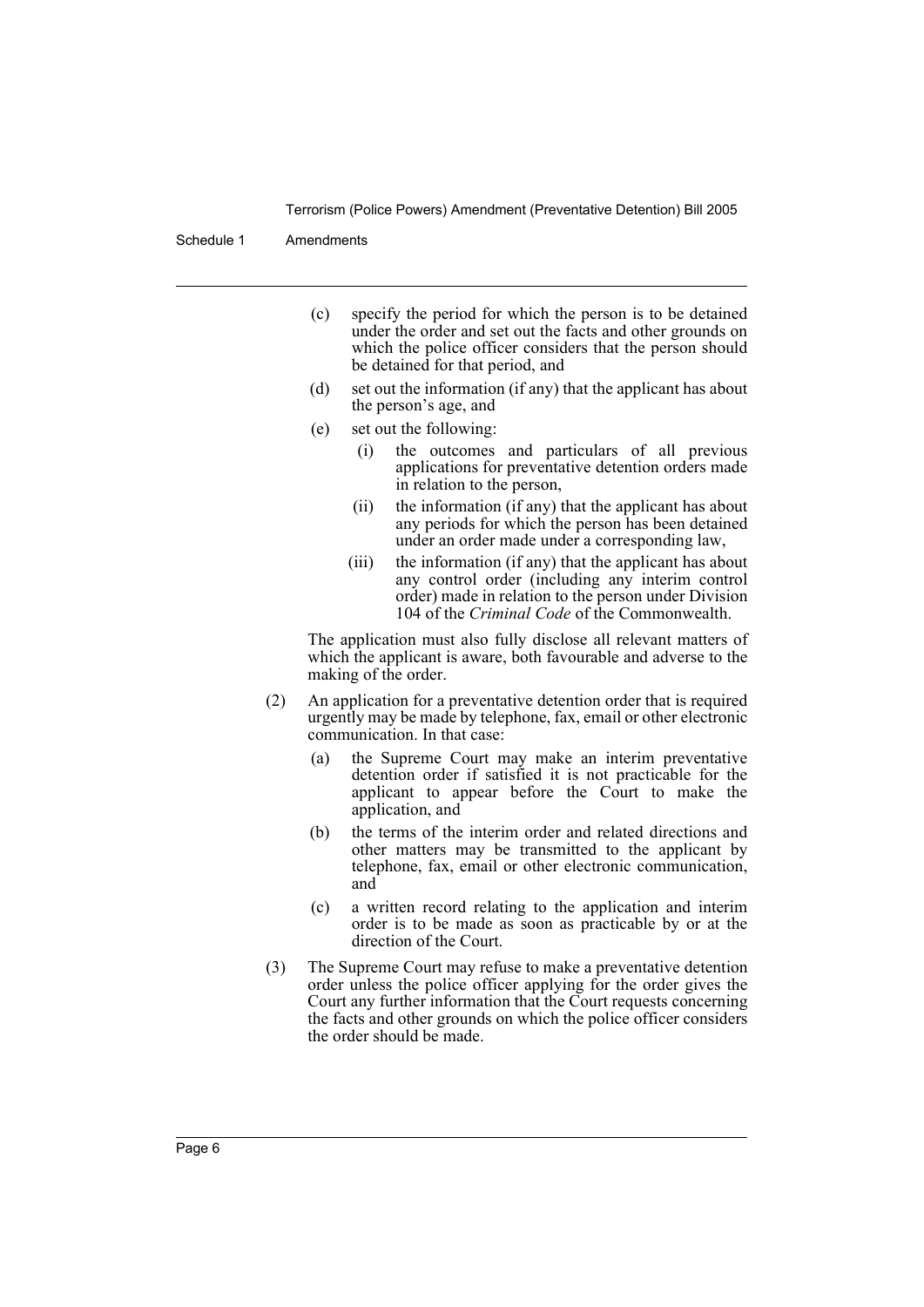Amendments **Amendments** Schedule 1

#### **26H Supreme Court may make interim preventative detention order**

- (1) The Supreme Court may, pending the hearing and final determination of an application for a preventative detention order, make an interim preventative detention order.
- (2) The Supreme Court is to make an interim order if:
	- (a) the application and any further information supplied by the applicant satisfy the requirements under section 26D for making the order, and
	- (b) the Court cannot proceed immediately to the hearing and determination of the application.
- (3) The interim order may be made in the absence of, and without notice to, the person in relation to whom the order is to be made (or his or her representative).
- (4) If the Supreme Court makes an interim order it must:
	- (a) fix the date on which, and the time at which, the hearing of the application is to be resumed, and
	- (b) give directions for notice to be given to the person subject to detention under the interim order (or his or her representative) of the date and time fixed for the resumed hearing.
- (5) The Supreme Court may further adjourn the resumed hearing and continue the interim order in force until the adjourned hearing. **Note.** Section 26L prevents an interim order remaining in force for more than 48 hours after the person was first taken into custody under the interim order.

#### **26I Supreme Court may make preventative detention order after hearing**

- (1) After hearing an application for a preventative detention order, the Supreme Court is to:
	- (a) grant the application and make a preventative detention order, or
	- (b) refuse the application.
- (2) The Supreme Court may make a preventative detention order only if satisfied of the requirements under section 26D for making the order.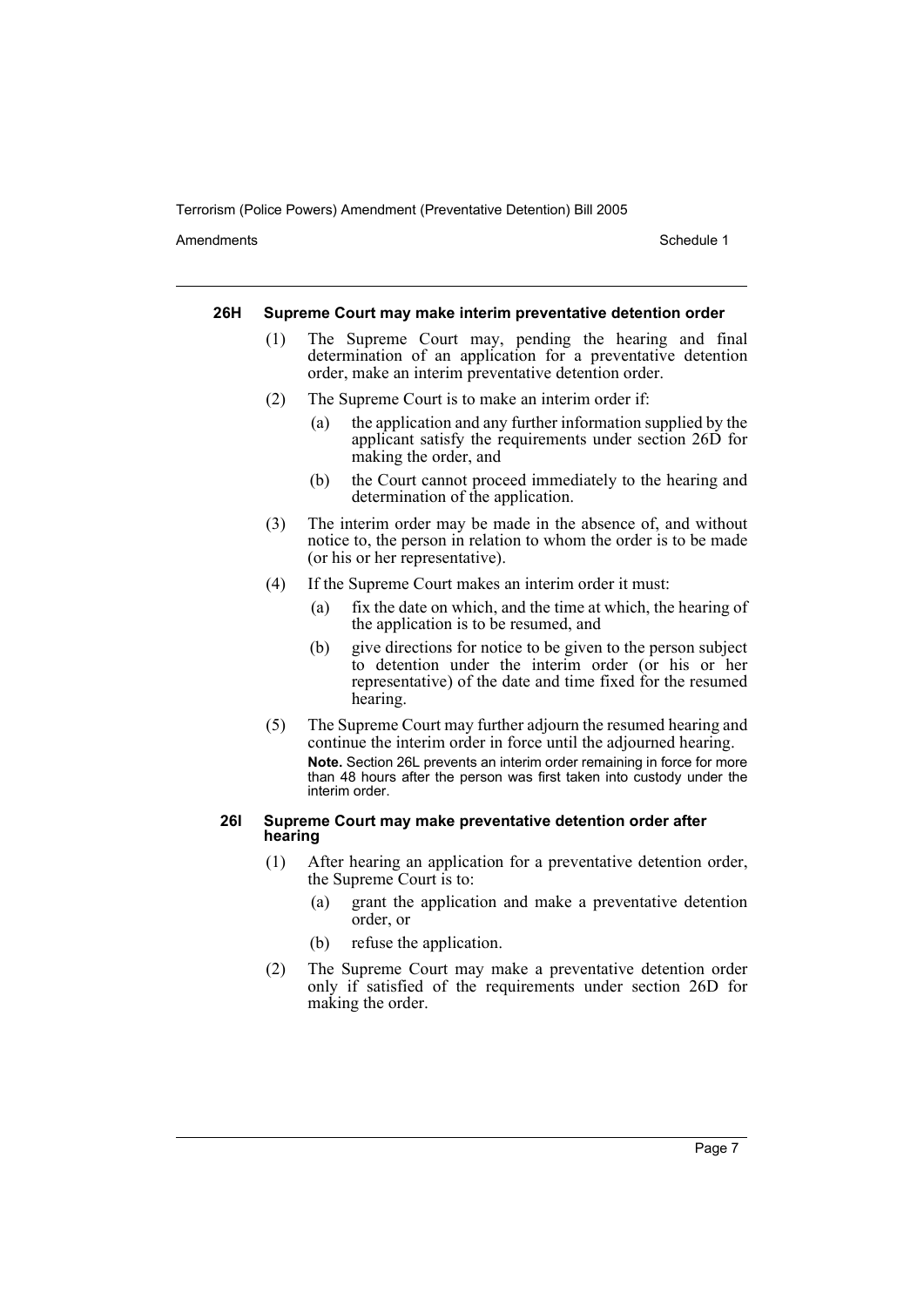Schedule 1 Amendments

- (3) The following persons may adduce evidence (including by calling witnesses or producing material), or make submissions, to the Supreme Court in connection with the hearing of an application for a preventative detention order (other than an interim order):
	- (a) the applicant for the order or any other police officer,
	- (b) the person in relation to whom the order is to be made,
	- (c) one or more representatives of the applicant or person.
- (4) Subsection (3) does not otherwise limit the power of the Supreme Court to control proceedings in relation to the application for the order.
- (5) The Supreme Court may determine the application in the absence of the person in relation to whom the order is to be made (or his or her representative) if satisfied that the person was properly notified of the proceedings.

## **26J Terms of preventative detention orders**

- (1) A preventative detention order must set out:
	- (a) the name of the person authorised to be detained under the order, and
	- (b) the period for which the person is authorised to be detained (not exceeding the period provided by this Part), and
	- (c) the date on which, and the time at which, the order is made, and
	- (d) the date and time after which the person may not be taken into custody under the order (not exceeding 48 hours after the order is made), and
	- (e) a summary of the grounds on which the order is made.
- (2) To avoid doubt, subsection  $(1)$  (e) does not require information to be included in a summary if the disclosure of the information is likely to prejudice national security (within the meaning of the *National Security Information (Criminal and Civil Proceedings) Act 2004* of the Commonwealth).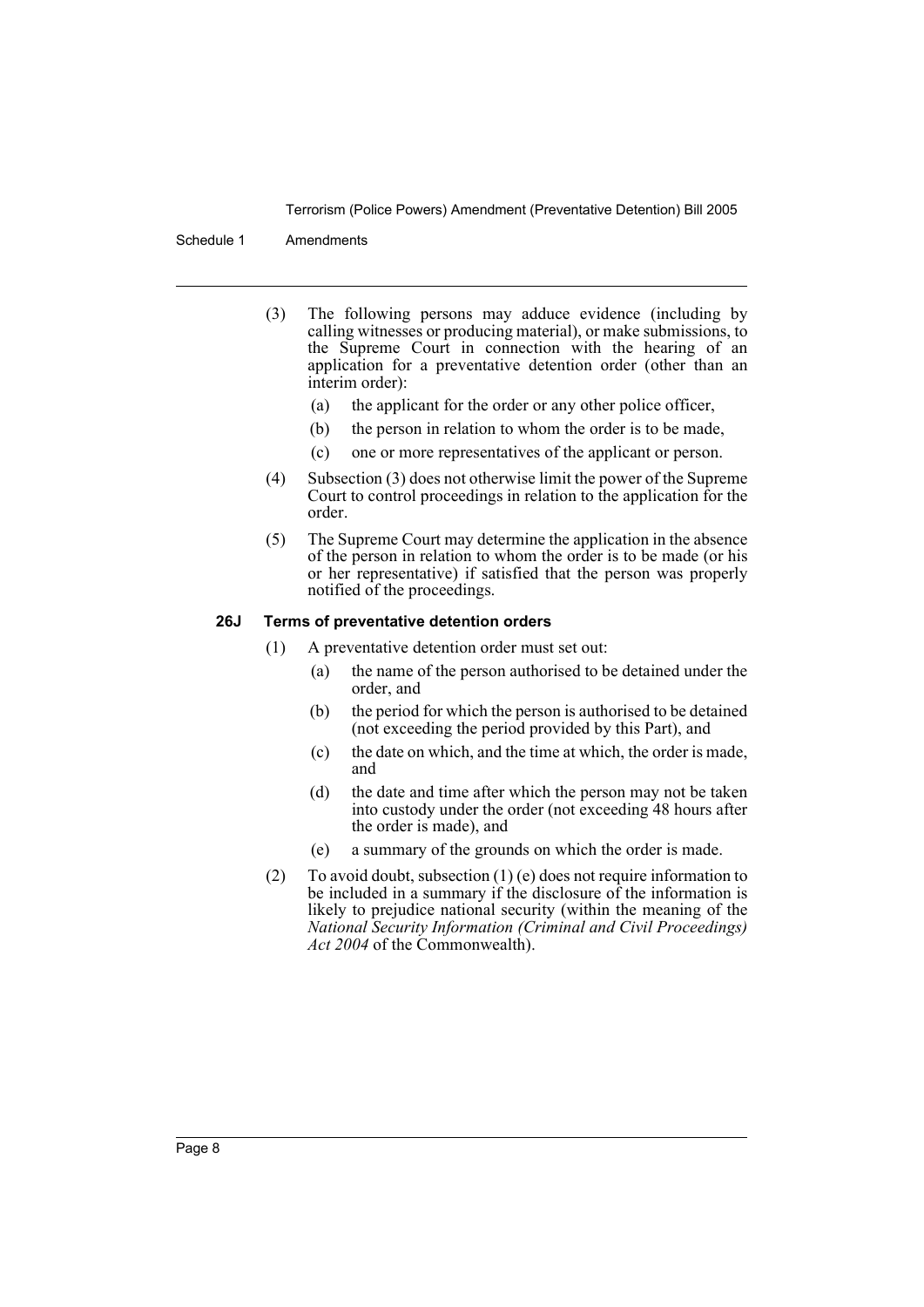Amendments **Amendments** Schedule 1

#### **26K Maximum period of detention and multiple preventative detention orders**

(1) In this section:

*related order*, in relation to a person, means an interim preventative detention order, another preventative detention order or an order under a corresponding law that is made against the person.

(2) The maximum period for which a person may be detained under a preventative detention order (other than an interim order) is 14 days. That maximum period is reduced by any period of actual detention under a related order against the person in relation to the same terrorist act.

**Note.** Under section 26L an interim order expires 48 hours after the person is first taken into custody under the order if the application for the order has not been heard and finally determined by that time.

- (3) Despite subsection (2), the maximum period for which a person may be detained under a preventative detention order made on the basis of preserving evidence of, or relating to, a terrorist act that has occurred is not to be reduced by any period for which the person is detained under a preventative detention order or related order made on the basis of preventing a terrorist act.
- (4) Subject to subsection (5), more than one preventative detention order may be made in relation to the same terrorist act (whether or not against the same person).
- (5) Not more than one interim preventative detention order may be made against the same person in relation to the same terrorist act. This subsection does not prevent:
	- (a) an extension of an interim order under section 26H (5), or
	- (b) the making of another interim order following a further application for an order.
- (6) A preventative detention order can be made against a person to take effect on the expiration of detention under a related order against the person.

**Note.** This Division does not authorise the extension of the period of an order. However, if the initial order does not authorise detention for the maximum period of detention in respect of the same terrorist act that is authorised by this section, further orders may be applied for and made (so long as that maximum period is not exceeded in respect of the total period of those orders).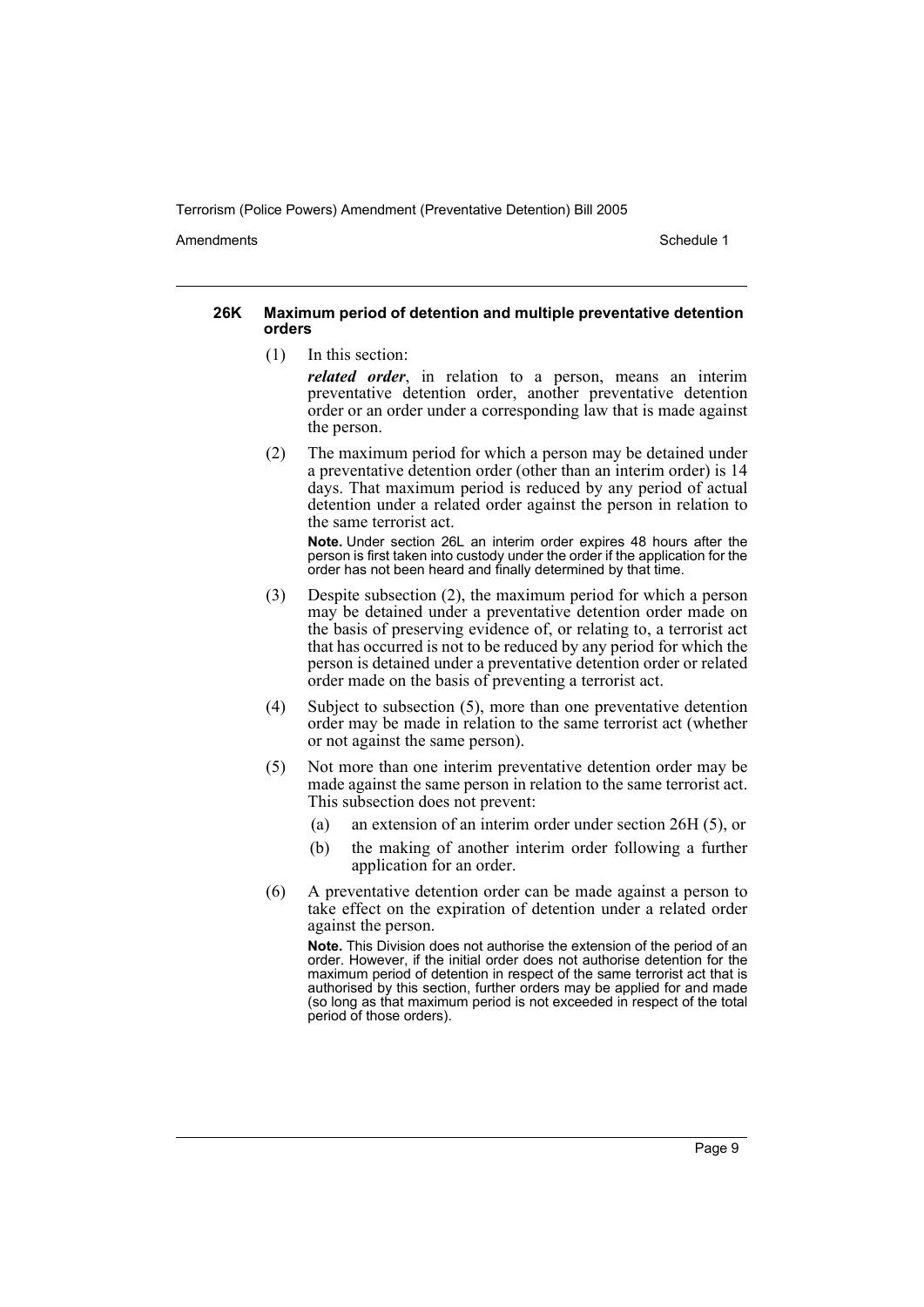#### Schedule 1 Amendments

- (7) For the purposes of this section:
	- (a) a terrorist act ceases to be the same terrorist act if there is a change in the date on which the terrorist act is expected to occur, and
	- (b) a terrorist act that is expected to occur at a particular time does not cease to be the same terrorist act merely because of:
		- (i) a change in the persons expected to carry out the act at that time, or
		- (ii) a change in how or where the act is expected to be carried out at that time.

#### **26L Duration of preventative detention order**

- (1) An interim preventative detention order ceases to have effect if the Supreme Court has not heard and determined the application in respect of which the interim order was made within 48 hours after the person was first taken into custody under the interim order.
- (2) A preventative detention order (other than an interim order) ceases to have effect on the expiration of the period for which the person may be detained under the order in accordance with this Part.
- (3) A preventative detention order ceases to have effect if the person has not been taken into custody under the order within the time that the order authorises the person to be taken into custody.
- (4) Despite anything to the contrary in this section, a preventative detention order ceases to have effect if it is revoked under section 26M.

#### **26M Revocation of preventative detention orders**

- (1) A preventative detention order may be revoked by the Supreme Court on application made by the person in relation to whom the order was made or on application by a police officer.
- (2) An application for the revocation of a preventative detention order must be made by a police officer detaining the person if the police officer is satisfied that the grounds on which the order was made have ceased to exist.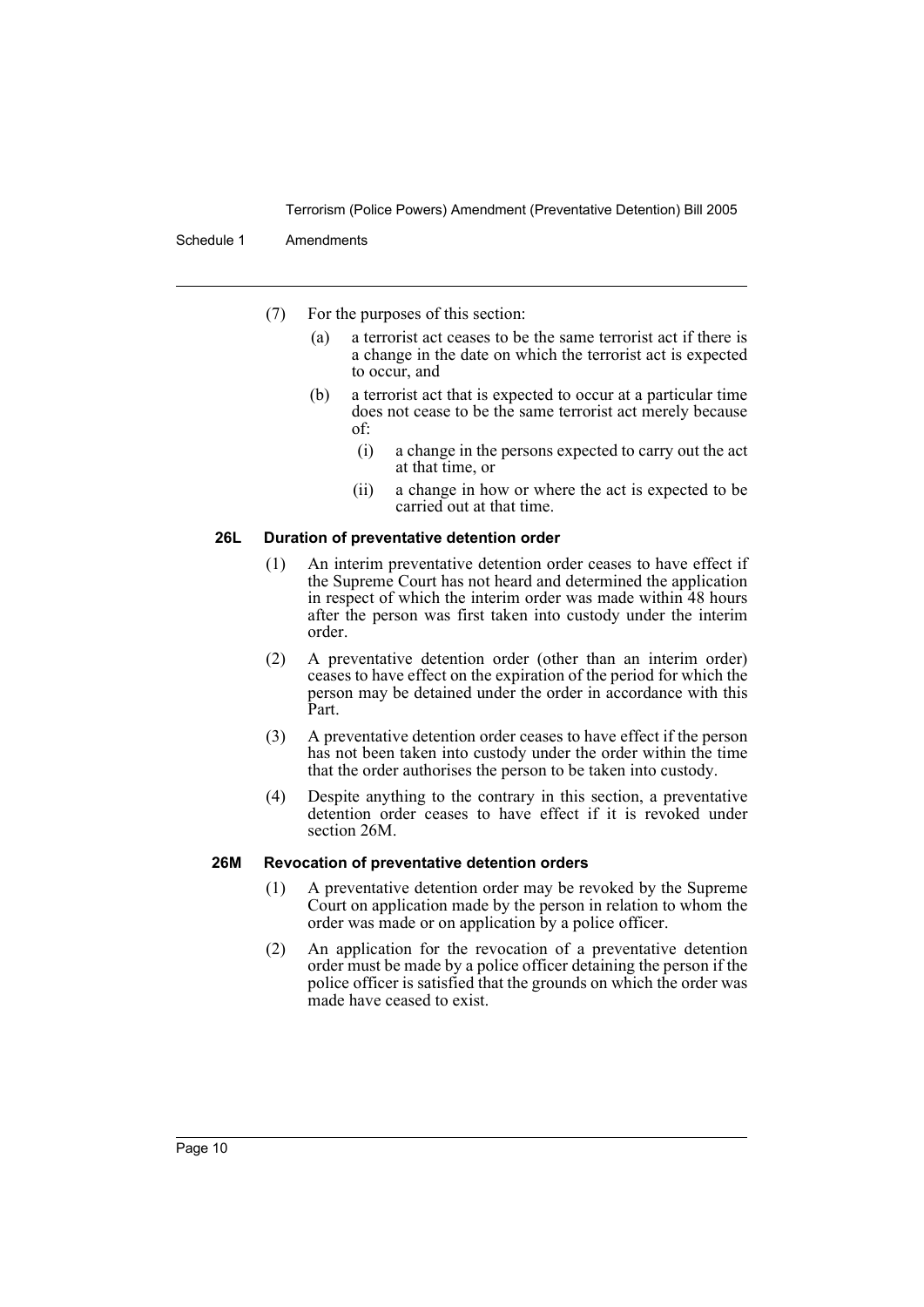Amendments **Amendments** Schedule 1

- (3) An application made by a person in relation to whom a preventative detention order (other than an interim order) was made is to set out information on which the person relies in making the application, being information that was not provided to the Supreme Court when the order was made.
- (4) If the Supreme Court rejects an application for revocation, it may give such directions as it considers appropriate with respect to any further application for revocation of the order. Any such further application is to set out new information on which the person relies in making the further application.

## **26N Prohibited contact orders**

- (1) A police officer who applies to the Supreme Court for a preventative detention order in relation to a person (the *subject*) may also apply for a prohibited contact order under this section in relation to the subject's detention under the preventative detention order.
- (2) If a preventative detention order is in force in relation to the subject, a police officer may apply to the Supreme Court for a prohibited contact order under this section in relation to the subject's detention under the preventative detention order.
- (3) The application must be in writing and sworn, and set out:
	- (a) the terms of the order sought, and
	- (b) the facts and other grounds on which the police officer considers that the order should be made.
- (4) If the Supreme Court is satisfied that making a prohibited contact order is reasonably necessary to achieve the purposes of the preventative detention order, the Court may make a prohibited contact order under this section that the subject is not, while being detained under the preventative detention order, to contact a person specified in the prohibited contact order.
- (5) An application for a prohibited contact order that is required urgently may be made by telephone, fax, email or other electronic communication. In that case:
	- (a) the Supreme Court may make the order if satisfied it is not practicable for the applicant to appear before the Court to make the application, and
	- (b) the terms of the order may be transmitted to the applicant by telephone, fax, email or other electronic communication, and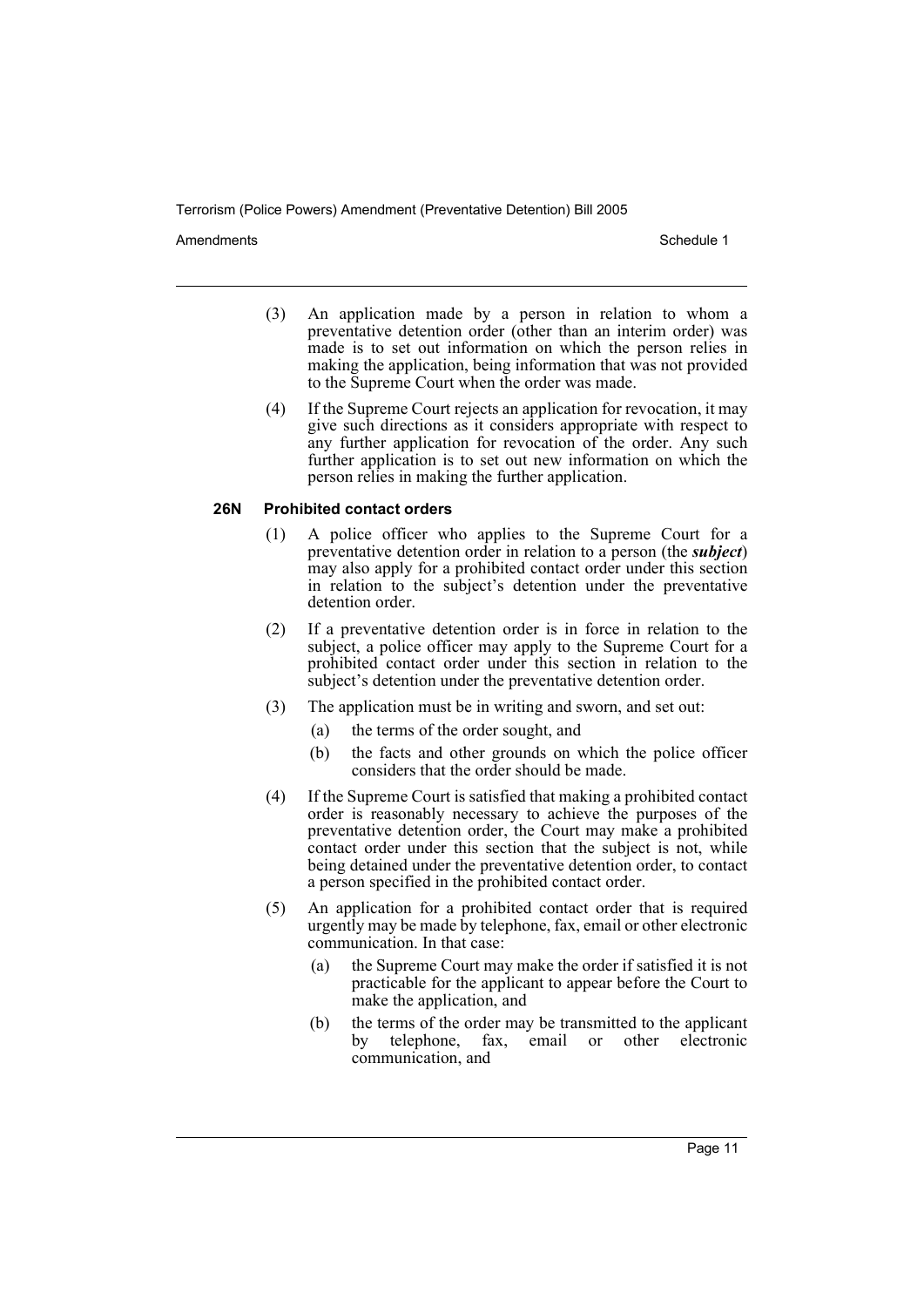Schedule 1 Amendments

- (c) a written record relating to the application and order is to be made as soon as practicable by or at the direction of the Court.
- (6) A prohibited contact order may be revoked by the Supreme Court, on application made by the person in relation to whom the relevant preventative detention order relates or on application by a police officer.
- (7) An application for the revocation of a prohibited contact order must be made by a police officer detaining the person under the relevant preventative detention order if the police officer is satisfied that the grounds on which the prohibited contact order was made have ceased to exist.
- (8) The Supreme Court may refuse to make a prohibited contact order unless the police officer applying for the order gives the Court any further information that the Court requires concerning the facts and other grounds on which the police officer considers the order should be made.

## **26O Rules of evidence**

- (1) This section applies to proceedings before the Supreme Court in connection with an application for the making or revocation of a preventative detention order or prohibited contact order.
- (2) For the purposes of any such proceedings, the Supreme Court may take into account any evidence or information that the Court considers credible or trustworthy in the circumstances and, in that regard, is not bound by principles or rules governing the admission of evidence.

## **26P Closure of Court and restriction on publication of proceedings**

- (1) This section applies to proceedings before the Supreme Court in connection with an application for the making or revocation of a preventative detention order or prohibited contact order.
- (2) Any such proceedings must be heard in the absence of the public.
- (3) The Supreme Court may, in connection with any such proceedings, make such orders relating to the suppression of publication of the whole or any part of the proceedings or of the evidence given in the proceedings as, in its opinion, are necessary to secure the object of this Part.
- (4) A person must not disclose information knowing that the disclosure contravenes an order under subsection (3).

Maximum penalty: Imprisonment for 5 years.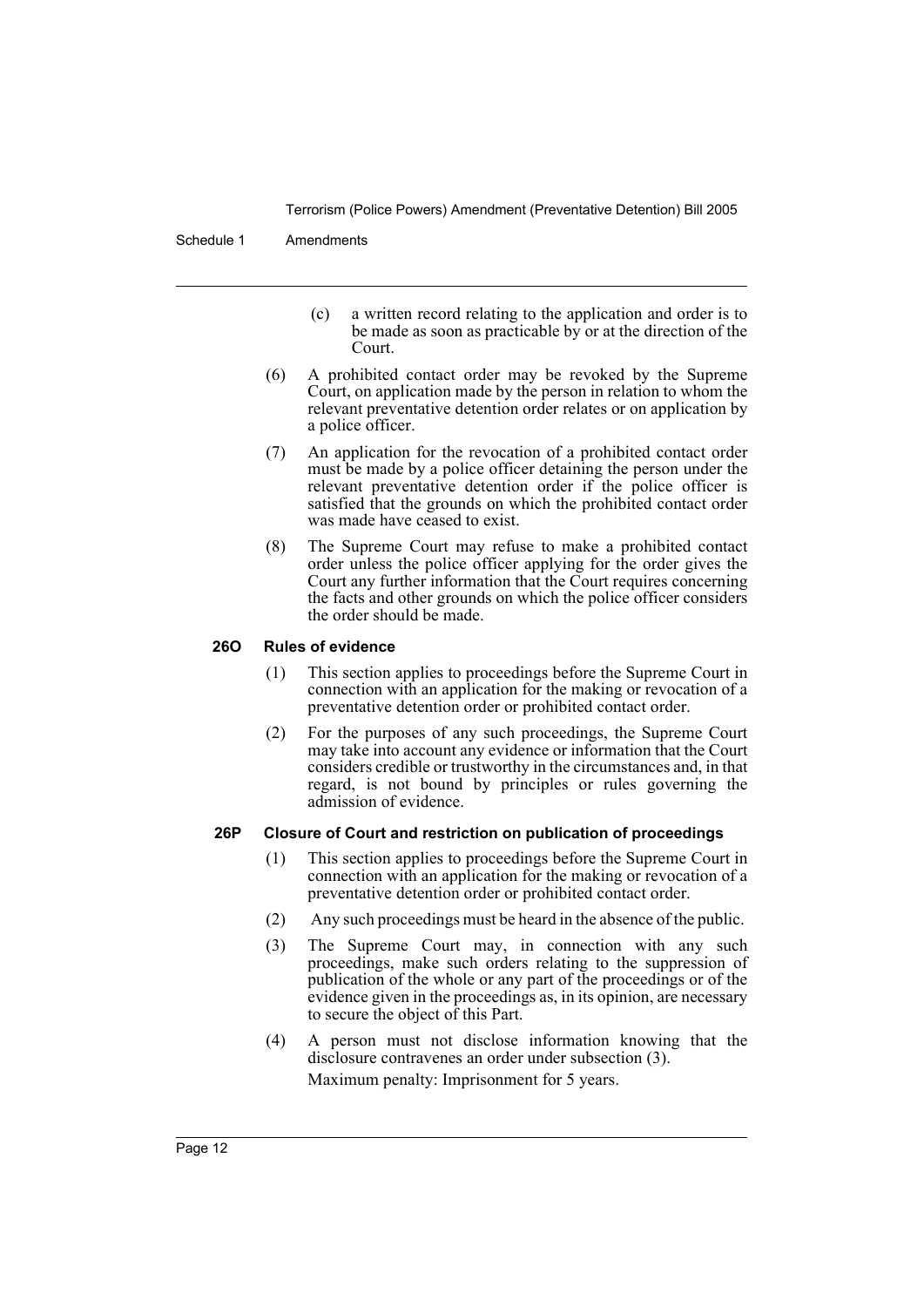Amendments **Amendments** Schedule 1

## **Division 3 Carrying out preventative detention orders**

### **26Q Power to detain person under preventative detention order**

- (1) While a preventative detention order is in force in relation to a person:
	- (a) any police officer may take the person into custody, and
	- (b) any police officer may detain the person.
- (2) A police officer has, for the purpose of taking a person into custody under a preventative detention order or preventing the person escaping from that custody, the same functions as the police officer would have if the police officer were taking the person into custody in connection with the commission of an offence or preventing the person escaping from that custody.
- (3) Subsection (2) does not apply to the extent to which particular functions are provided for in this Part.

#### **26R Nominated senior police officer to oversee order**

- (1) If a preventative detention order is made in relation to a person, the Commissioner or a Deputy Commissioner of Police, or an Commissioner of Police responsible for counter-terrorism operations, must nominate a police officer of or above the rank of superintendent (*the nominated senior police officer*) to oversee the exercise of functions under or in relation to the order.
- (2) The nominated senior police officer must be someone who was not involved in the making of the application for the preventative detention order.
- (3) The nominated senior police officer must:
	- (a) oversee the exercise of functions under the preventative detention order, and
	- (b) without limiting paragraph (a), ensure compliance with the obligation under Division 2 of the police officer detaining the person under the preventative detention order to apply for the revocation of the order, or for the revocation of a related prohibited contact order, if the grounds on which the order was made have ceased to exist, and
	- (c) consider any representations that are made under subsection  $(\vec{4})$  in relation to the above matters or to the treatment under the detention order of the detained person.
- (4) Any such representations may be made to the nominated senior police officer by any of the following persons: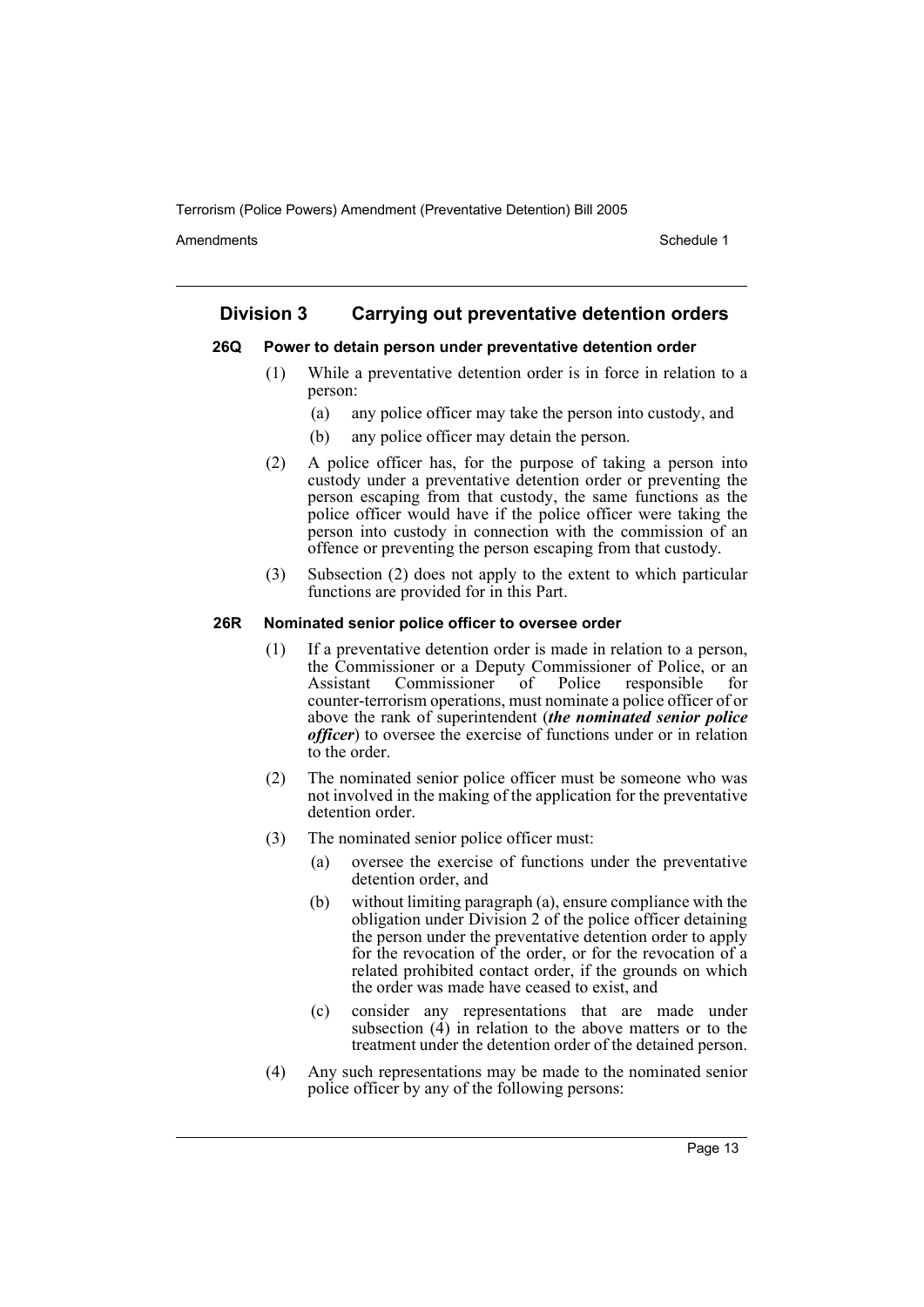#### Schedule 1 Amendments

- (a) the person being detained under the preventative detention order,
- (b) a lawyer acting for that person in relation to the order,
- (c) a person with whom that person has contact under section 26ZH.

#### **26S Endorsement of order with date and time person taken into custody**

As soon as practicable after a person is first taken into custody under a preventative detention order, the police officer who is detaining the person under the order must endorse on the order the date on which, and time at which, the person is first taken into custody under the order.

#### **26T Power to require disclosure of identity**

- (1) A police officer may request a person whose identity is unknown to the officer to disclose his or her identity if the officer believes on reasonable grounds that the person may be able to assist the officer in executing a preventative detention order.
- (2) A person who is so requested to disclose his or her identity must not, without reasonable excuse, fail or refuse to comply with the request.

Maximum penalty: 20 penalty units.

- (3) A person must not, without reasonable excuse, in response to any such request:
	- (a) give a name that is false in a material particular, or
	- (b) give an address other than the person's full and correct address.

Maximum penalty: 20 penalty units.

**Note.** Section 201 of the *Law Enforcement (Powers and Responsibilities) Act 2002* requires the police officer to identify themselves and give a warning before requiring a person to disclose their identity under this section.

#### **26U Power to enter premises**

- (1) If:
	- (a) a preventative detention order is in force in relation to a person, and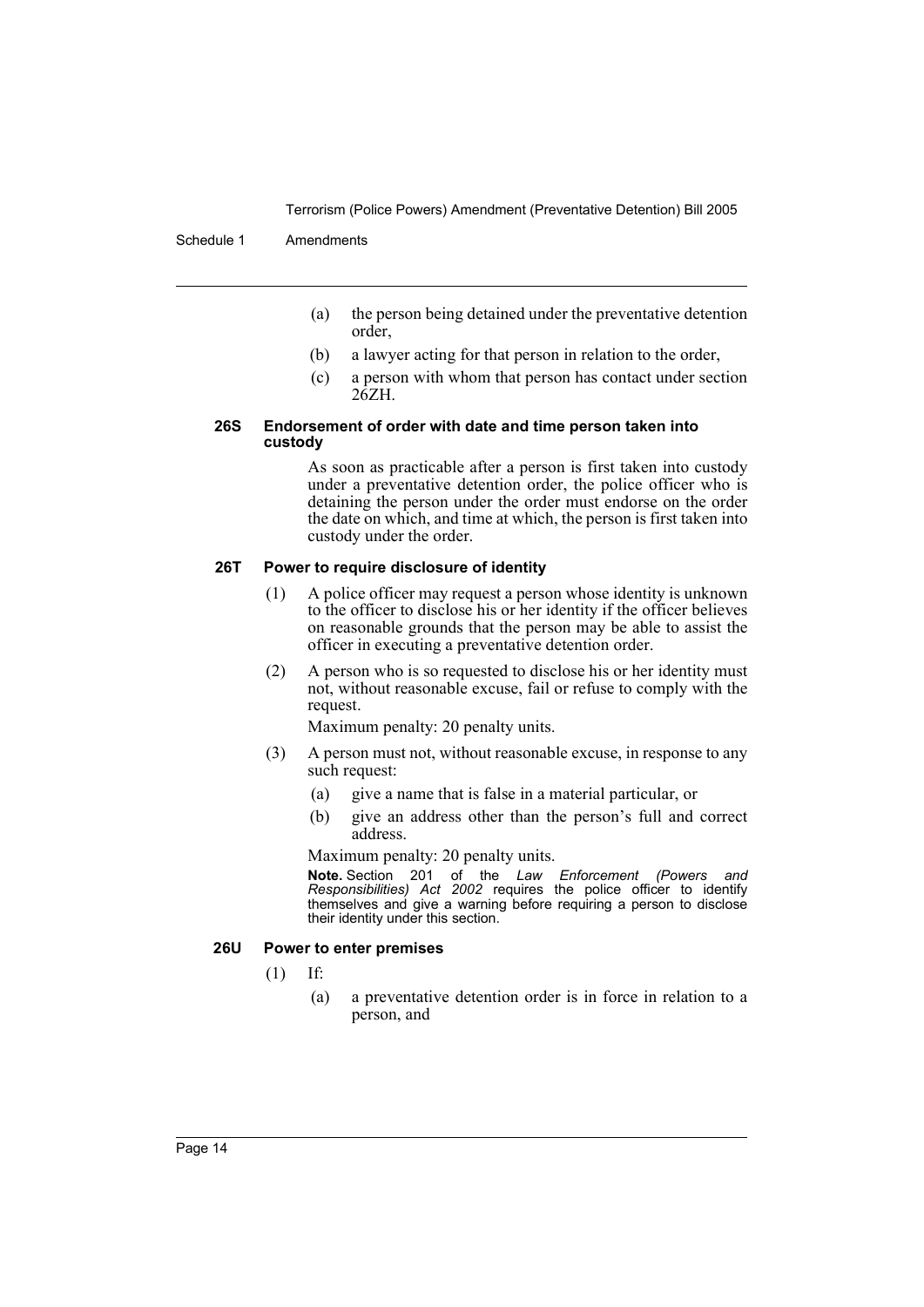Amendments **Amendments** Schedule 1

(b) a police officer believes on reasonable grounds that the person is on any premises,

the police officer may enter the premises, using such force as is necessary and reasonable in the circumstances and with such assistance from other police officers as is necessary, at any time of the day or night for the purpose of searching the premises for the person or taking the person into custody.

- (2) A police officer must not enter a dwelling house under this section at any time during the period commencing at 9 pm on a day and ending at 6 am on the following day unless the police officer believes on reasonable grounds that:
	- (a) it would not be practicable to take the person into custody, either at the dwelling house or elsewhere, at another time, or
	- (b) it is necessary to do so in order to prevent a terrorist act or the concealment, loss or destruction of evidence of, or relating to, a terrorist act.
- (3) In subsection (2):

*dwelling house* includes a conveyance, and a room in a hotel, motel, boarding house or club, in which people ordinarily retire for the night.

## **26V Power to conduct frisk and ordinary personal searches**

(1) In this section:

*seizable item* means anything that:

- (a) would present a danger to a person, or
- (b) could be used to assist a person to escape from lawful custody, or
- (c) could be used to contact another person or to operate a device remotely, or
- (d) is evidence of, or relates to, a terrorist act.
- (2) A police officer may, at or soon after the time when a person is taken into custody under a preventative detention order, search the person and anything in the possession of the person in order to ascertain whether the person is carrying any seizable items.
- (3) A police officer is not authorised to search for evidence of, or relating to, a terrorist act, unless the police officer has reasonable cause to suspect the person is carrying such evidence.
- (4) The police officer may seize any seizable item found as a result of a search conducted under this section.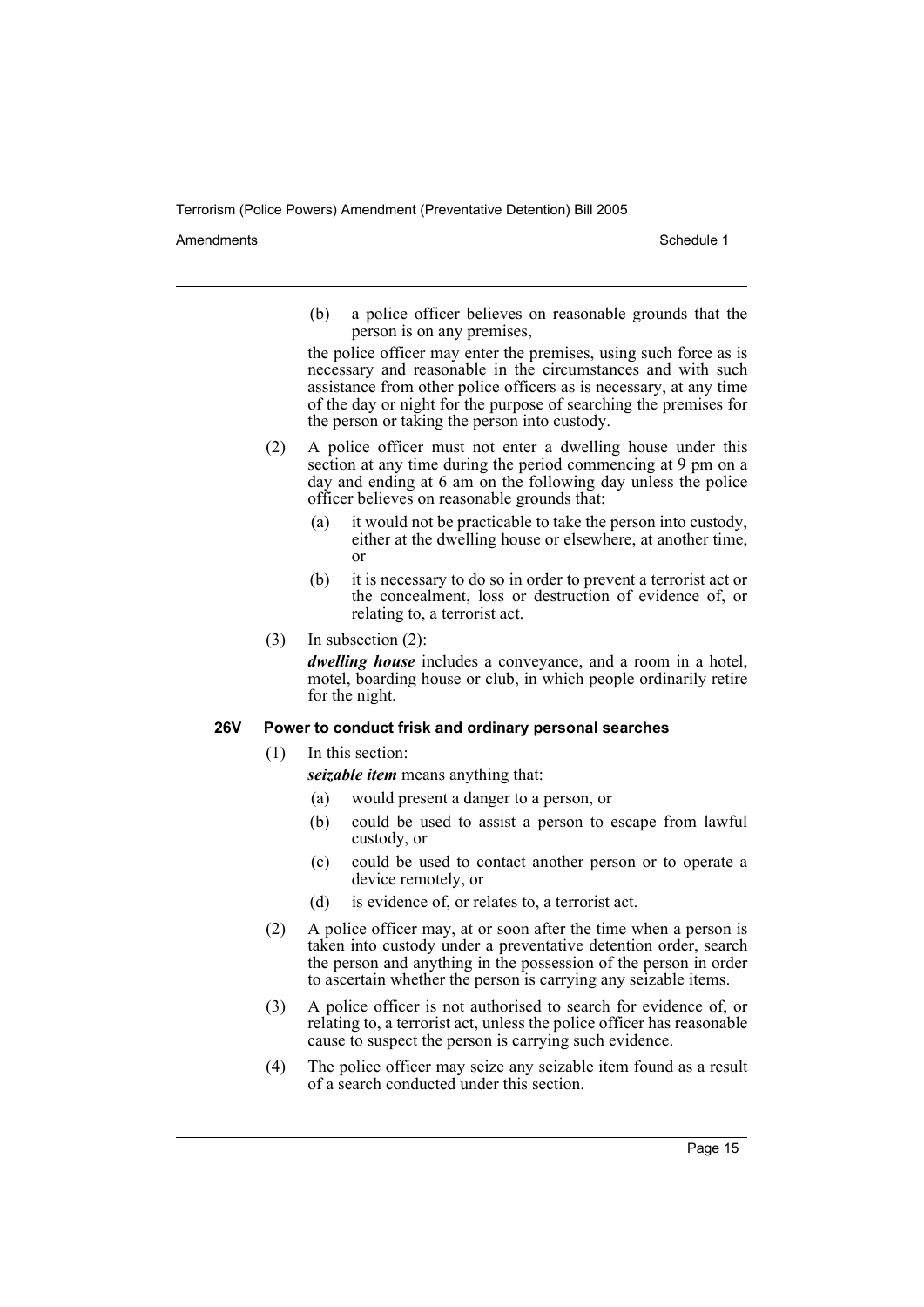Schedule 1 Amendments

(5) Schedule 1 applies to a search conducted under this section. **Note.** Schedule 1 provides for the carrying out of ordinary searches and frisk searches for the purposes of this section (but not strip searches).

#### **26W Release of person from preventative detention**

(1) The police officer who is detaining a person under a preventative detention order may release the person from detention under the order.

**Note.** A person may be released, for example, so that the person may be arrested and charged with an offence and otherwise dealt with in connection with the charge.

- (2) The police officer who releases the person from detention under the preventative detention order must give the person a written statement that the person is being released from that detention. The statement must be signed by the police officer.
- (3) To avoid doubt, a person may be taken to have been released from detention under a preventative detention order even if:
	- (a) the person is informed that he or she is being released from detention under the order, and
	- (b) the person is taken into custody on some other basis immediately after the person is informed that he or she is being released from detention under the order.
- (4) To avoid doubt, a person is taken not to be detained under a preventative detention order during a period during which the person is released from detention under the order.

**Note.** During this period, the provisions of this Part that apply to a person who is being detained under a preventative detention order (for example, those dealing with the people the person may contact) do not apply to the person.

- (5) To avoid doubt:
	- (a) the release of the person under subsection (1) from detention under the preventative detention order does not extend the period for which the preventative detention order remains in force, and
	- (b) a person released under subsection (1) from detention under a preventative detention order may again be taken into custody and detained under the order at any time while the order remains in force in relation to the person.

**Note.** Paragraph (a)—this means that the time for which the person may be detained under the order continues to run while the person is released.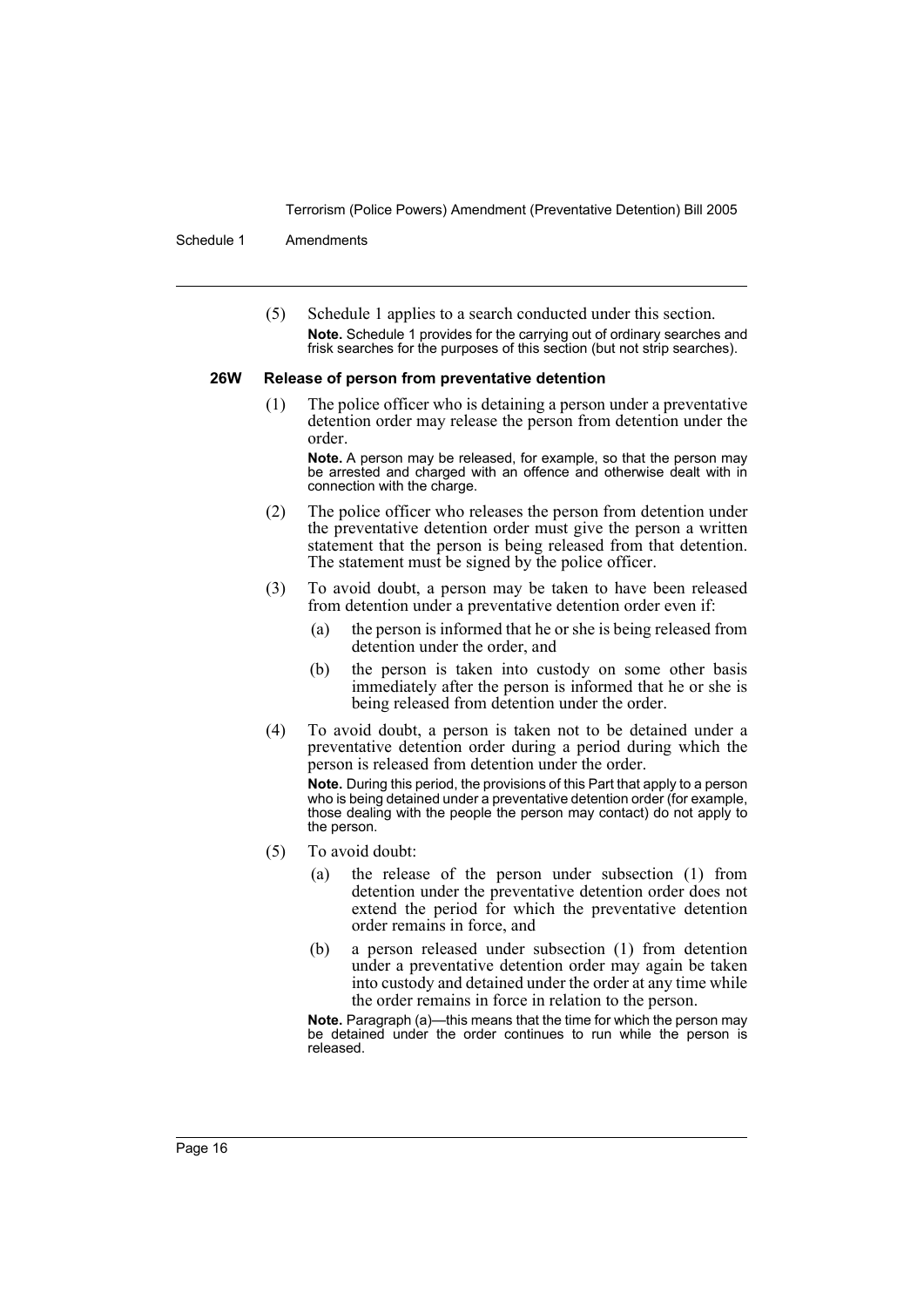Amendments **Amendments** Schedule 1

#### **26X Arrangement for detainee to be held in prison**

- (1) A police officer who is detaining a person (the *subject*) under a preventative detention order may arrange, with the Commissioner of Corrective Services, for the subject to be detained under the order at a correctional centre.
- (2) If an arrangement is made under subsection (1):
	- (a) the police officer making the arrangement is to provide the person in charge of the correctional centre with written notice of the arrangement, a copy of the preventative detention order and any prohibited contact order that is in force in relation to the subject's detention, and
	- (b) the preventative detention order is taken to authorise the person in charge of the correctional centre to detain the subject at the correctional centre while the order is in force in relation to the subject, and
	- (c) section 26ZC (Humane treatment of person being detained) applies in relation to the subject's detention under the order at the correctional centre as if:
		- (i) the person in charge of that correctional centre, or
		- (ii) any other person involved in the subject's detention at that correctional centre,

were a person exercising authority under the order or implementing or enforcing the order, and

- (d) the police officer who made the arrangement (or another police officer designated by the Commissioner or a Deputy Commissioner of Police or by an Assistant Commissioner of Police responsible for counter-terrorism operations) is taken, while the subject is detained at the correctional centre, to be the police officer detaining the subject for the purposes of this Part, and
- (e) a police officer may, for the purposes of exercising functions under the order, enter at any time the correctional centre and visit the subject in the correctional centre.
- (3) The regulations may exclude the subject from the application of any of the provisions of or made under the *Crimes (Administration of Sentences) Act 1999* or the *Children (Detention Centres) Act 1987.*
- (4) An arrangement under subsection (1) does not prevent the subject being returned to the custody of a police officer.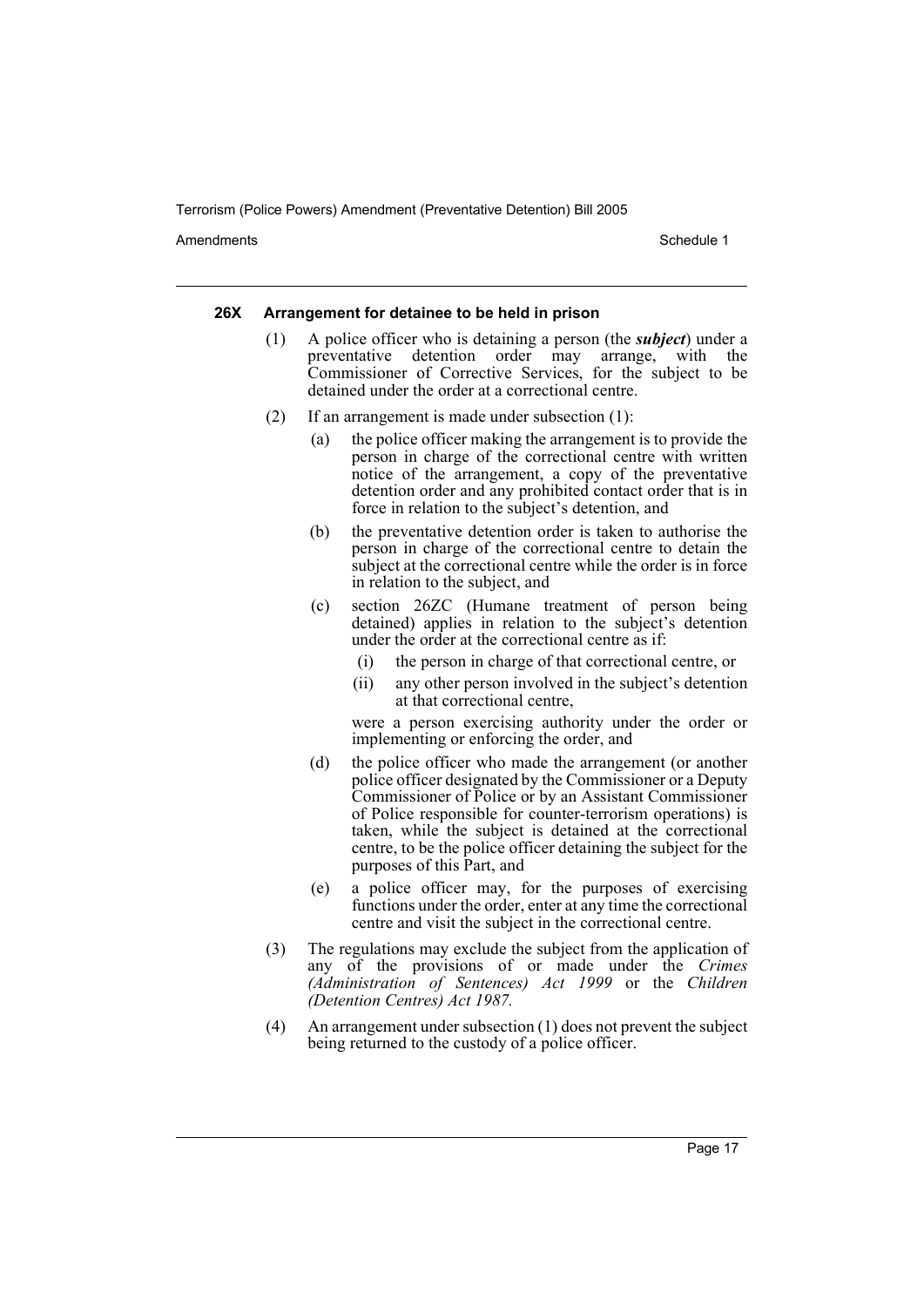#### Schedule 1 Amendments

- (5) A reference in this section to a correctional centre is to be construed, in relation to a detainee under 18 years of age, as a reference to a juvenile detention centre or juvenile correctional centre (and in the case of a juvenile detention centre the reference to the Commissioner of Corrective Services is to be construed as a reference to the Director-General of the Department of Juvenile Justice).
- (6) During any period that a subject under 18 years of age is not detained under an arrangement in force under this section, a police officer must not detain the subject together with persons who are 18 years or older unless the nominated senior police officer under section 26R considers that there are exceptional circumstances and approves of that detention.

## **Division 4 Informing person detained about preventative detention orders**

#### **26Y Effect of interim preventative detention order to be explained to person detained**

(1) As soon as practicable after a person is first taken into custody under an interim preventative detention order, the police officer who is detaining the person under the order must inform the person of the matters covered by subsection (2).

Maximum penalty: Imprisonment for 2 years.

- (2) The matters covered by this subsection are:
	- (a) the fact that an interim preventative detention order has been made authorising the person's detention pending the hearing and determination of the application for the person's continued preventative detention, and
	- (b) the date and time fixed by the Supreme Court for the hearing and determination of that application, and
	- (c) the people that the person is entitled to contact under sections 26ZE and 26ZH and the restrictions that apply to any such contact, and
	- (d) any right the person has to complain to the Ombudsman in relation to:
		- (i) the application for, or the making of, the order, or
		- (ii) the treatment of the person by a police officer in connection with the person's detention under the order, and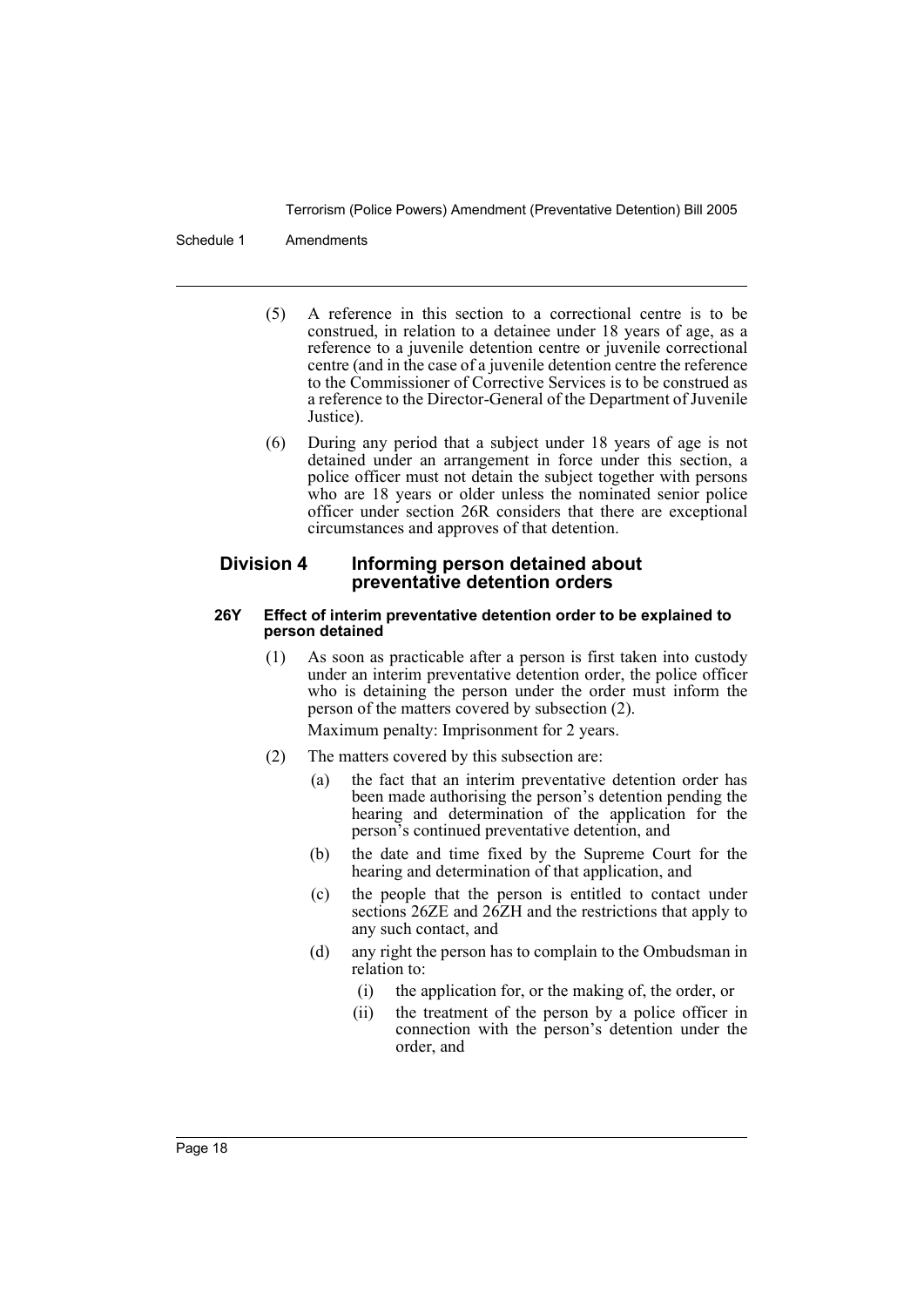Amendments **Amendments** Schedule 1

- (e) the fact that the person may ask the Supreme Court to revoke the order or seek from a court any other remedy relating to:
	- (i) the order, or
	- (ii) the treatment of the person in connection with the person's detention under the order, and
- (f) the person's entitlement under section 26ZG to contact a lawyer, and
- (g) the name and work telephone number of the senior police officer who has been nominated under section 26R to oversee the exercise of functions under the order.
- (3) Subsection (2) (c) does not require the police officer to inform the person being detained of:
	- (a) the fact that a prohibited contact order has been made in relation to the person's detention, or
	- (b) the name of a person specified in a prohibited contact order that has been made in relation to the person's detention.

#### **26Z Effect of preventative detention order (other than interim order) to be explained to person detained**

(1) As soon as practicable after a preventative detention order (other than an interim order) is made in relation to a person, the police officer who is detaining the person must inform the person of the matters covered by subsection (2).

Maximum penalty: Imprisonment for 2 years.

- (2) The matters covered by this subsection are:
	- (a) the fact that the order has been made in relation to the person, and
	- (b) the period during which the person may be detained under the order, and
	- (c) the people that the person is entitled to contact under sections 26ZE and 26ZH and the restrictions that apply to any such contact, and
	- (d) any right the person has to complain to the Ombudsman in relation to:
		- (i) the application for the order, or
		- (ii) the treatment of the person by a police officer in connection with the person's detention under the order, and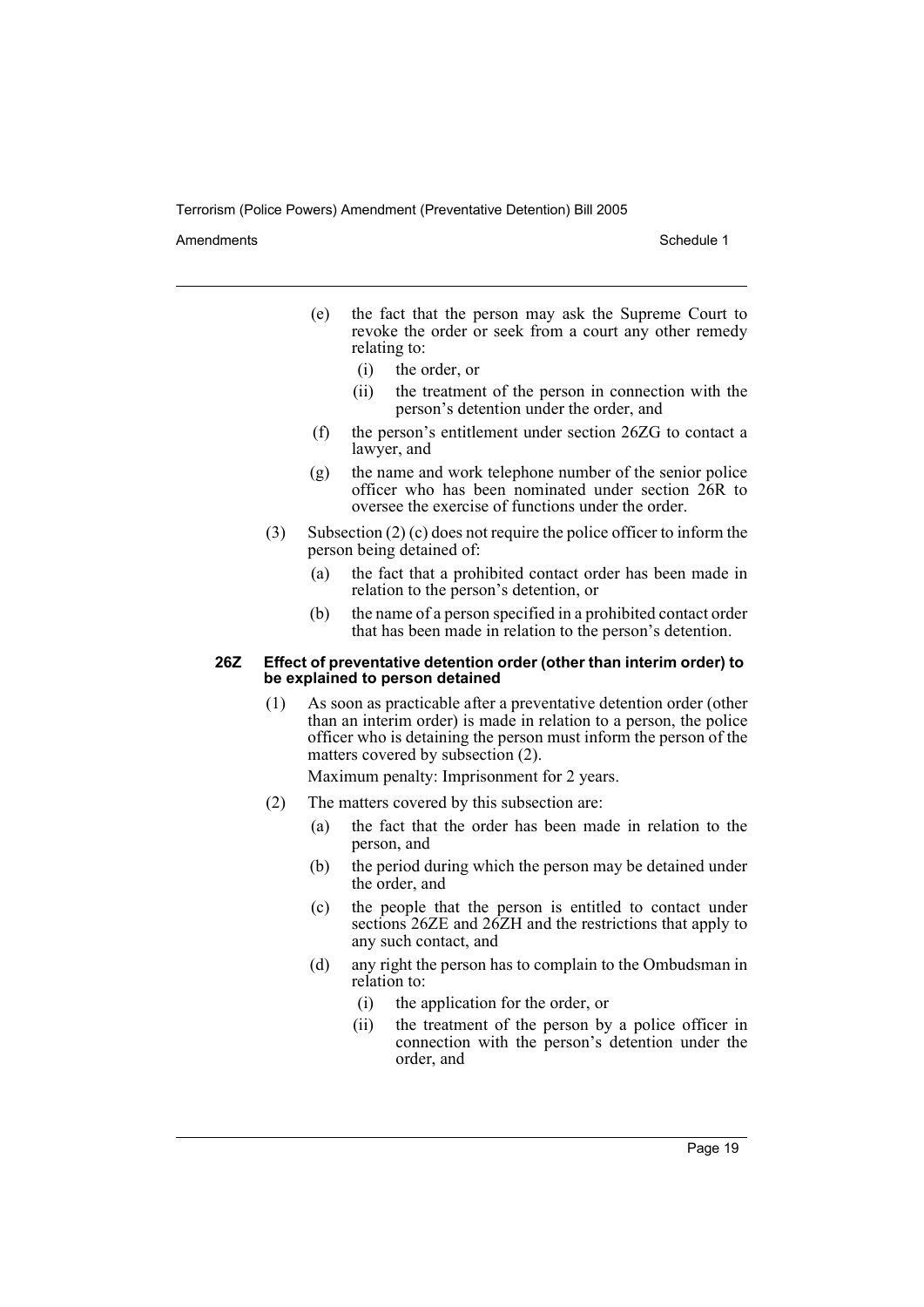Schedule 1 Amendments

- (e) the fact that the person may ask the Supreme Court to revoke the order or seek from a court any other remedy relating to:
	- (i) the order, or
	- (ii) the treatment of the person in connection with the person's detention under the order, and
- (f) the person's entitlement under section 26ZG to contact a lawyer, and
- (g) the name and work telephone number of the senior police officer who has been nominated under section 26R to oversee the exercise of functions under the order.
- (3) Subsection (2) (c) does not require the police officer to inform the person being detained of:
	- (a) the fact that a prohibited contact order has been made in relation to the person's detention, or
	- (b) the name of a person specified in a prohibited contact order that has been made in relation to the person's detention.

#### **26ZA Compliance with obligation to inform**

- (1) Sections 26Y (1) and 26Z (1) do not apply if the actions of the person being detained under the preventative detention order make it impracticable for the police officer to comply with those sections.
- (2) The police officer detaining the person under the preventative detention order complies with section 26Y (1) or 26Z (1) if the police officer informs the person in substance of the matters covered by section  $26Y(2)$  or  $26Z(2)$  (even if this is not done in language of a precise or technical nature).
- (3) The police officer who is detaining the person under the preventative detention order must arrange for the assistance of an interpreter in complying with section  $26Y(1)$  or  $26Z(1)$  if the police officer has reasonable grounds to believe that the person is unable, because of inadequate knowledge of the English language or a disability, to communicate with reasonable fluency in that language.
- (4) Without limiting subsection (3), the assistance of the interpreter may be provided by telephone.
- (5) The lawfulness of a person's detention under a preventative detention order is not affected by a failure to comply with section  $26Y(1)$  or  $26Z(1)$  or subsection (3) of this section.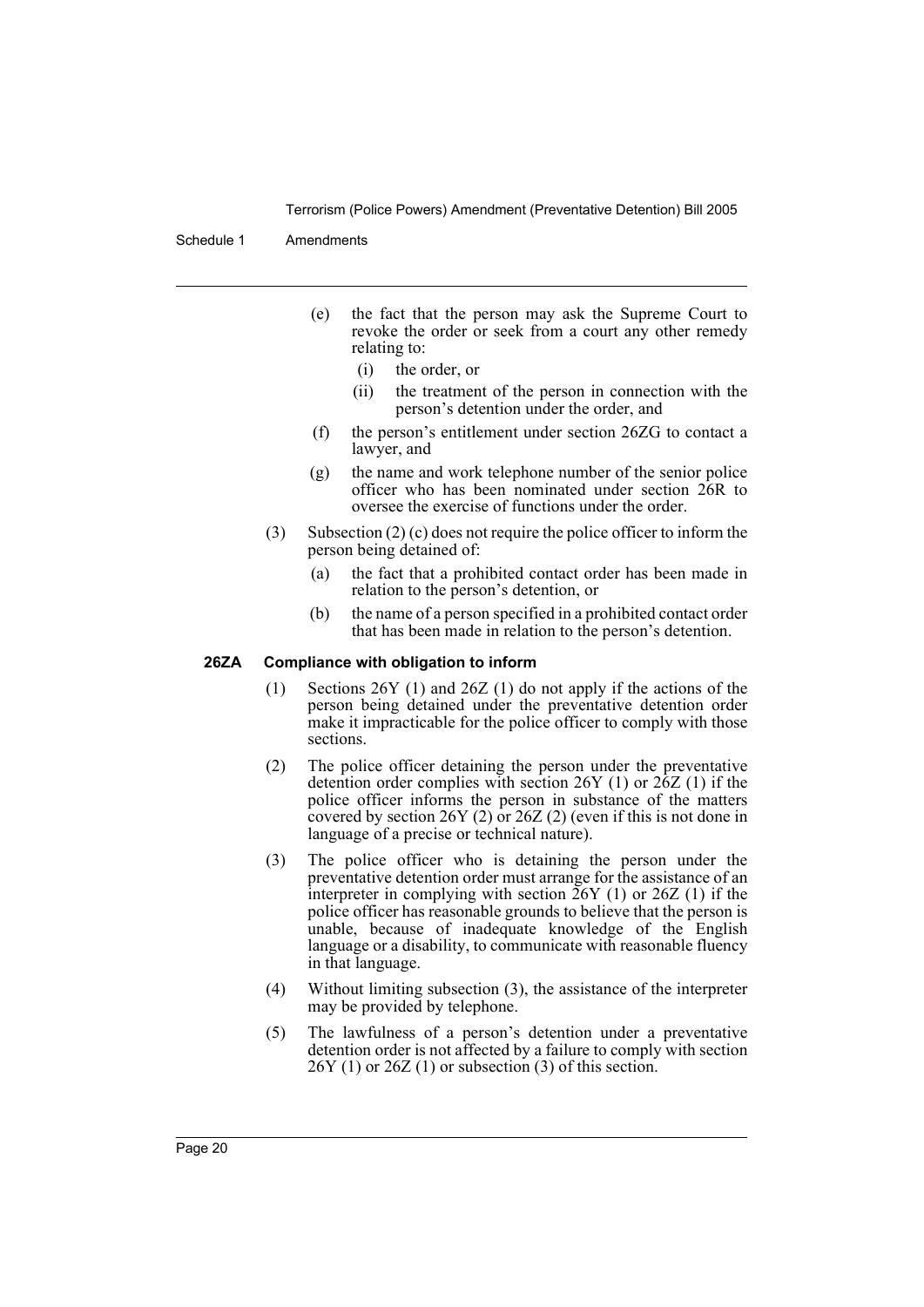Amendments **Amendments** Schedule 1

#### **26ZB Copy of preventative detention order and summary of grounds**

- (1) As soon as practicable after a person is first taken into custody under an interim preventative detention order, the police officer who is detaining the person under the order must give the person a copy of the order.
- (2) Despite section 26Q (2), a police officer does not need to have a copy of the order with him or her, or to produce a copy of the order to the person being taken into custody, when the police officer takes the person into custody.
- (3) As soon as practicable after a preventative detention order (other than an interim order) is made in relation to a person, the police officer who is detaining the person under the order, must give the person a copy of the order.
- (4) A person who is being detained under a preventative detention order may request a police officer who is detaining the person under the order to give a copy of the order to a lawyer acting for the person in relation to the order.
- (5) The police officer must make arrangements for a copy of the order to be given to the lawyer as soon as practicable after the request is made.
- (6) Without limiting subsection (5), the copy of the order may be faxed or emailed to the lawyer.
- (7) To avoid doubt, subsection (5) does not entitle the lawyer to be given a copy of, or see, a document other than the order.
- (8) Nothing in this section requires a copy of a prohibited contact order to be given to a person.
- (9) The police officer who gives:
	- (a) the person being detained under an interim preventative detention order, or
	- (b) a lawyer acting for the person,

a copy of the interim order under this section must endorse on the copy the date on which, and time at which, the person was first taken into custody under the order and the date and time fixed by the Supreme Court for the hearing and determination of the application for the continued detention of the person.

(10) The lawfulness of a person's detention under a preventative detention order is not affected by a failure to comply with this section.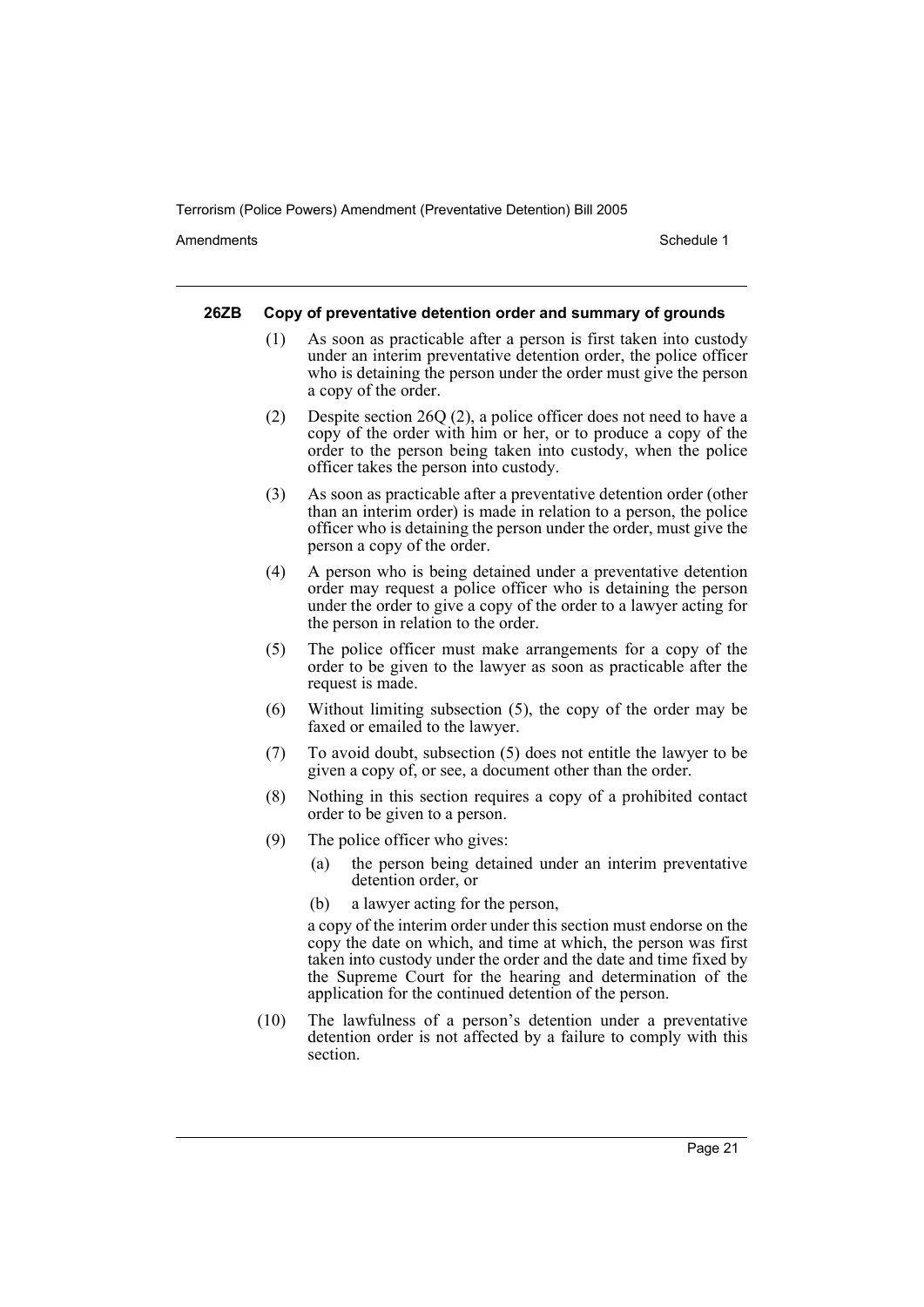Schedule 1 Amendments

## **Division 5 Treatment of person detained**

### **26ZC Humane treatment of person being detained**

- (1) A person being taken into custody, or being detained, under a preventative detention order:
	- (a) must be treated with humanity and with respect for human dignity, and
	- (b) must not be subjected to cruel, inhuman or degrading treatment,

by anyone exercising authority under the order or implementing or enforcing the order.

(2) A person who contravenes subsection (1) is guilty of an offence. Maximum penalty: Imprisonment for 2 years.

#### **26ZD Restriction on contact with other people**

Except as provided by this Division, while a person is being detained under a preventative detention order, the person:

- (a) is not entitled to contact another person, and
- (b) may be prevented from contacting another person.

**Note 1.** This section will not apply to the person if the person is released from detention under the order (even though the order may still be in force in relation to the person).

**Note 2.** A person's entitlement to contact other people under this Division is subject to a prohibited contact order (see section 26ZJ).

## **26ZE Contacting family members etc**

- (1) The person being detained is entitled to contact:
	- (a) one of his or her family members, and
		- (b) if he or she:
			- (i) lives with another person and that other person is not a family member of the person being detained, or
			- (ii) lives with other people and those other people are not family members of the person being detained,

that other person or one of those other people, and

- (c) if he or she is employed—his or her employer, and
- (d) if he or she employs people in a business—one of the people he or she employs in that business, and
- (e) if he or she engages in a business together with another person or other people—that other person or one of those other people, and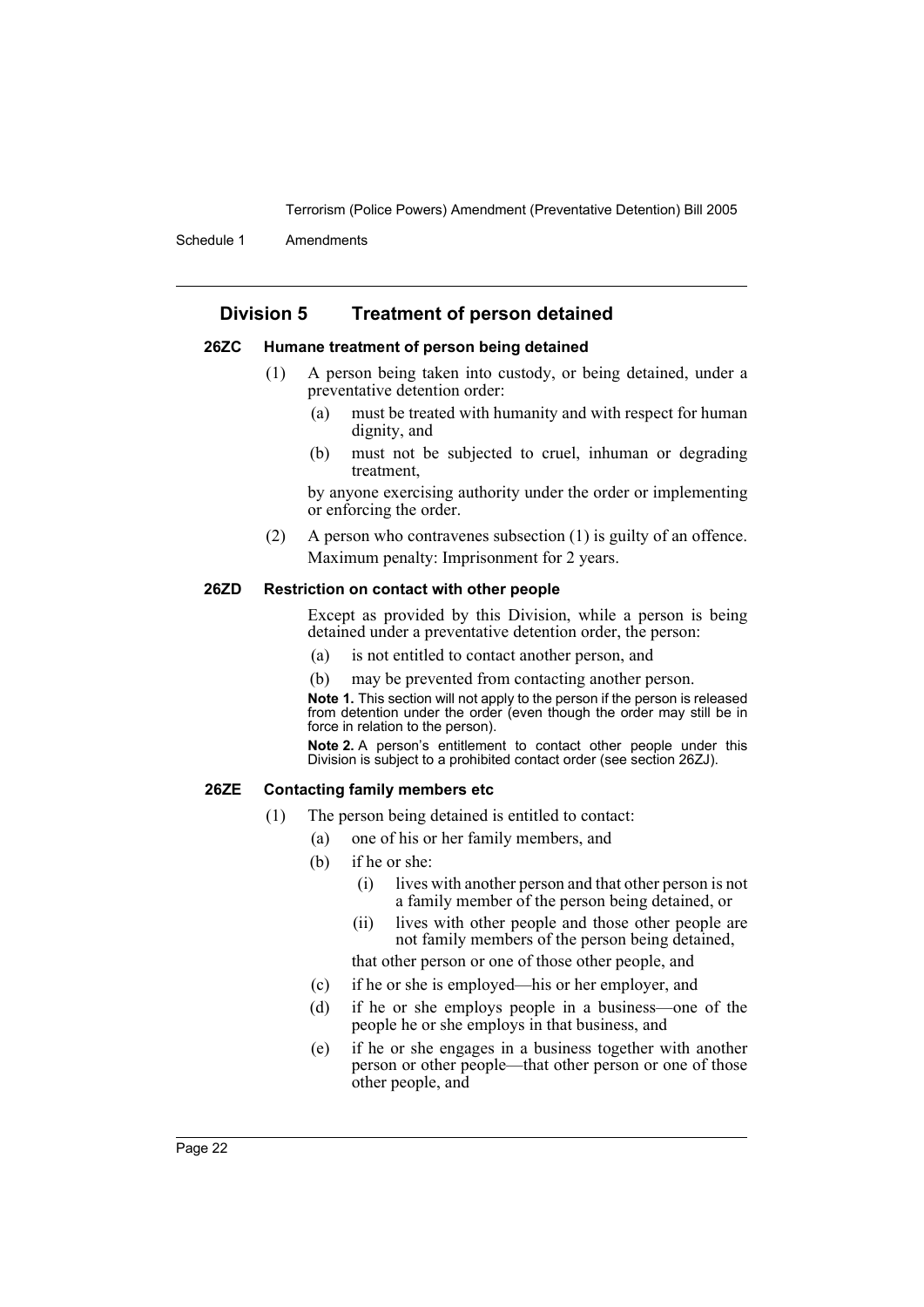Amendments **Schedule 1** and the set of the set of the set of the set of the set of the set of the set of the set of the set of the set of the set of the set of the set of the set of the set of the set of the set of the set

(f) if the police officer detaining the person being detained agrees to the person contacting another person—that person,

by telephone, fax or email but solely for the purposes of letting the person contacted know that he or she is safe and is being detained.

- (2) To avoid doubt, the person being detained is entitled, under subsection  $(1)$ , to disclose:
	- (a) the fact that a preventative detention order has been made in relation to the person, and
	- (b) the fact that the person is being detained, and
	- (c) the period for which the person is being detained.

## (3) In this section:

*family member* of a person means:

- (a) the person's spouse, de facto spouse or same-sex partner, or
- (b) a parent, step-parent or grandparent of the person, or
- (c) a child, step-child or grandchild of the person, or
- (d) a brother, sister, step-brother or step-sister of the person, or
- (e) a guardian or carer of the person.

## **26ZF Contacting Ombudsman and PIC**

The person being detained is entitled to contact the Ombudsman and the Police Integrity Commission.

## **26ZG Contacting lawyer**

- (1) The person being detained is entitled to contact a lawyer but solely for the purpose of:
	- (a) obtaining advice from the lawyer about the person's legal rights in relation to:
		- (i) the preventative detention order, or
		- (ii) the treatment of the person in connection with the person's detention under the order, or
	- (b) arranging for the lawyer to act for the person in relation to, and instructing the lawyer in relation to, proceedings in the Supreme Court relating to:
		- (i) the making of a preventative detention order against the person, or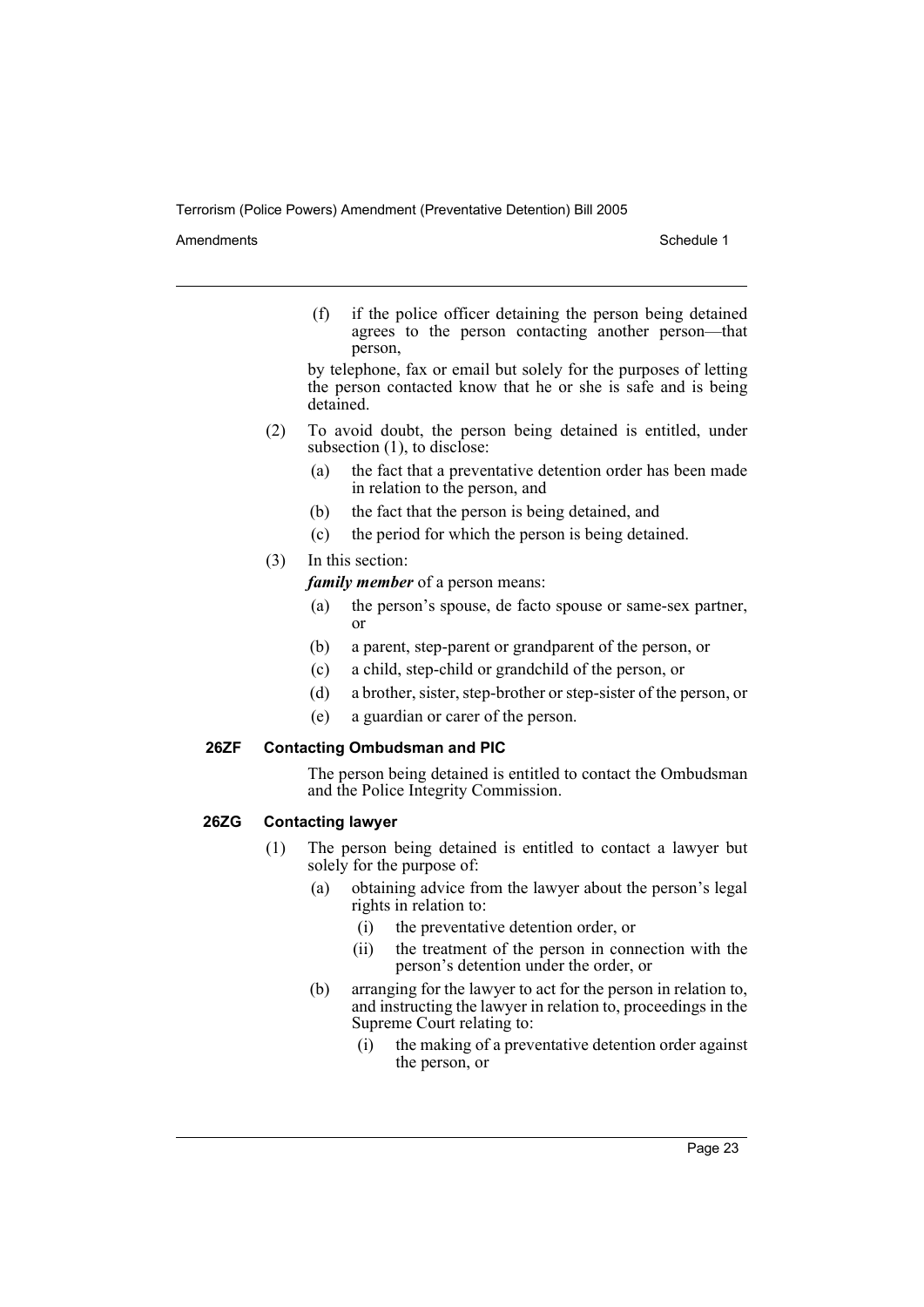Schedule 1 Amendments

- (ii) the revocation of a preventative detention order made against the person, or
- (c) arranging for the lawyer to act for the person in relation to, and instructing the lawyer in relation to, any other proceedings in a court for a remedy relating to:
	- (i) the preventative detention order, or
	- (ii) the treatment of the person in connection with the person's detention under the order, or
- (d) arranging for the lawyer to act for the person in relation to, and instructing the lawyer in relation to, a complaint to the Ombudsman or the Police Integrity Commission in relation to:
	- (i) the application for, or the making of, the preventative detention order, or
	- (ii) the treatment of the person by a police officer in connection with the person's detention under the order, or
- (e) arranging for the lawyer to act for the person in relation to an appearance, or hearing, before a court that is to take place while the person is being detained under the order.
- (2) The form of contact that the person being detained is entitled to have with a lawyer under subsection (1) includes:
	- (a) being visited by the lawyer, and
	- (b) communicating with the lawyer by telephone, fax or email.
- (3) If:
	- (a) the person being detained asks to be allowed to contact a particular lawyer under subsection (1), and
	- (b) either:
		- (i) the person is not entitled to contact that lawyer because of a prohibited contact order, or
		- (ii) the person is not able to contact that lawyer,

the police officer who is detaining the person must give the person reasonable assistance to choose another lawyer for the person to contact under subsection (1).

(4) If the police officer who is detaining a person under a preventative detention order has reasonable grounds to believe that: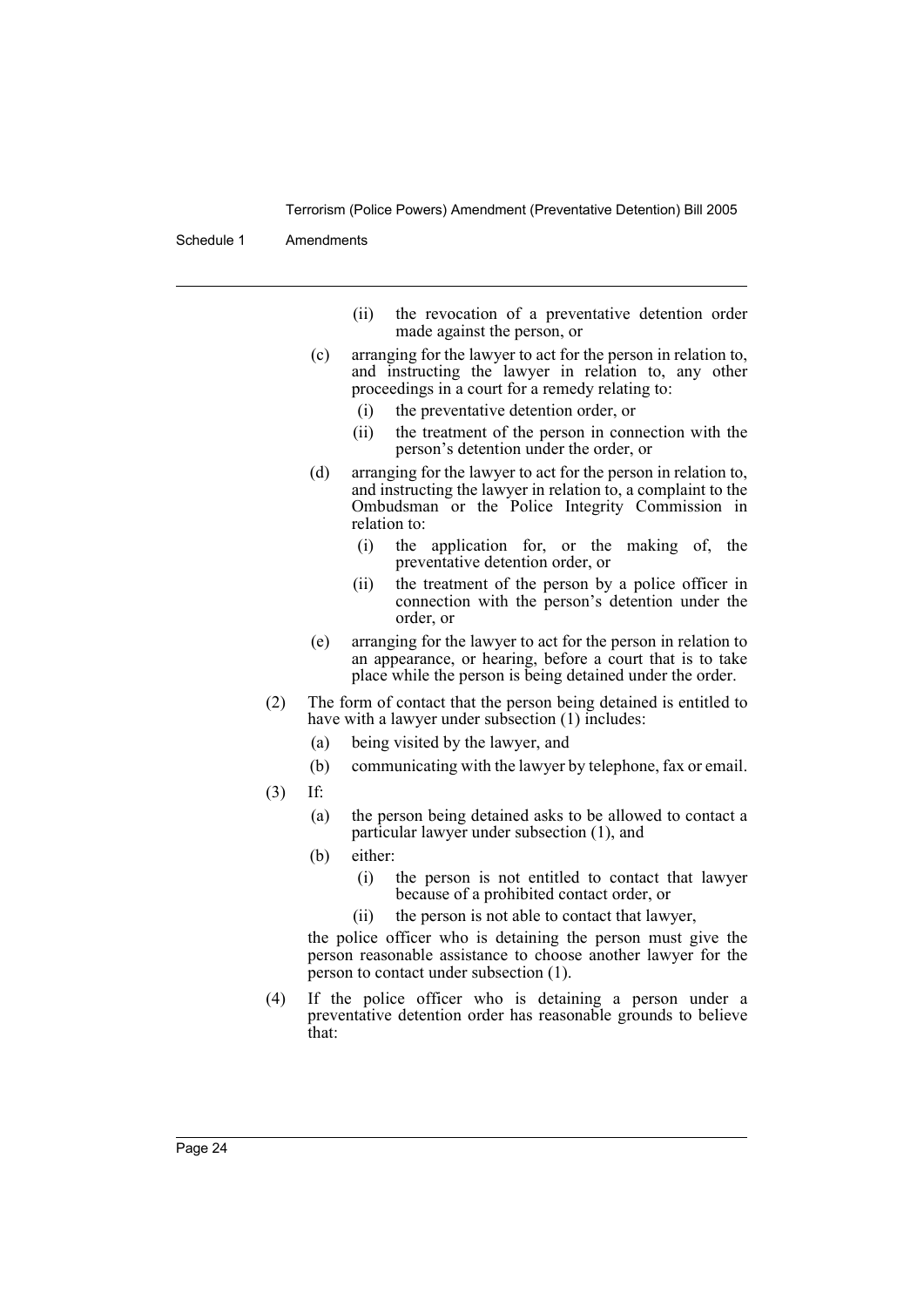Amendments **Amendments** Schedule 1

- (a) the person is unable, because of inadequate knowledge of the English language or a disability, to communicate with reasonable fluency in that language, and
- (b) the person may have difficulties in choosing or contacting a lawyer because of that inability,

the police officer must give the person reasonable assistance (including, if appropriate, by arranging for the assistance of an interpreter) to choose and contact a lawyer under subsection (1).

- (5) In recommending lawyers to the person being detained as part of giving the person assistance under subsection (3), the police officer who is detaining the person may give priority to lawyers who have been given a security clearance at an appropriate level by the Attorney-General's Department of the Commonwealth.
- (6) Despite subsection (5) but subject to any prohibited contact order, the person being detained is entitled under this section to contact a lawyer who does not have a security clearance of the kind referred to in subsection (5).

#### **26ZH Special contact rules for person under 18 or incapable of managing own affairs**

- (1) This section applies if the person being detained under a preventative detention order:
	- (a) is under 18 years of age, or
	- (b) is incapable of managing his or her affairs.
- (2) The person is entitled, while being detained under the order, to have contact with:
	- (a) a parent or guardian of the person, or
	- (b) another person who:
		- (i) is able to represent the person's interests, and
		- (ii) is, as far as practicable in the circumstances, acceptable to the person and to the police officer who is detaining the person, and
		- (iii) is not a police officer, and
		- (iv) is not an AFP member or AFP employee (within the meaning of the *Australian Federal Police Act 1979* of the Commonwealth), and
		- (v) is not a member (however described) of a police force of any other State or Territory, and
		- (vi) is not an officer or employee of the Australian Security Intelligence Organisation.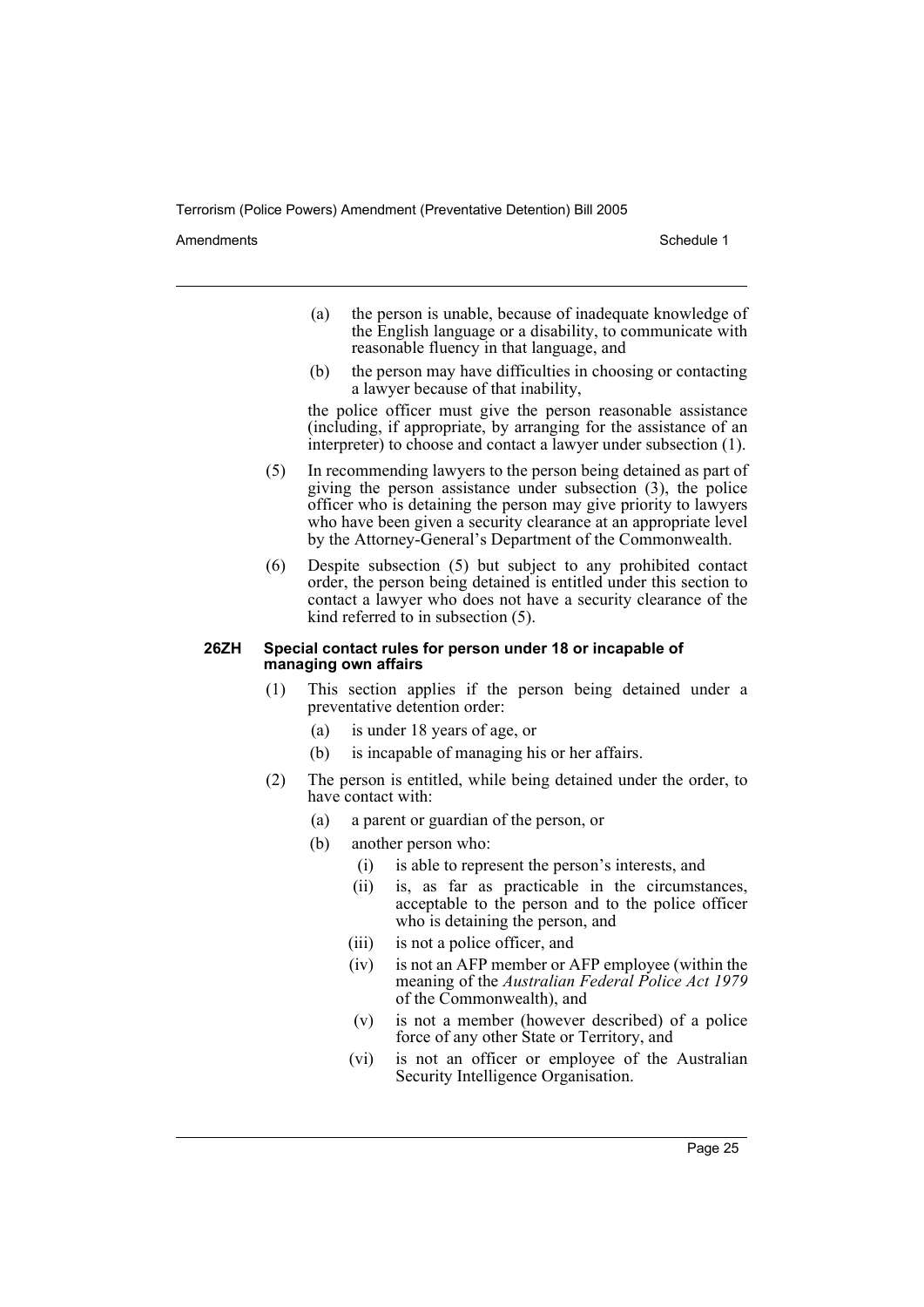Schedule 1 Amendments

- (3) To avoid doubt:
	- (a) if the person being detained (the *detainee*) has 2 parents or 2 or more guardians, the detainee is entitled, subject to any prohibited contact order, to have contact under subsection (2) with each of those parents or guardians, and
	- (b) the detainee is entitled to disclose the following to a person with whom the detainee has contact under subsection (2):
		- (i) the fact that a preventative detention order has been made in relation to the detainee,
		- (ii) the fact that the detainee is being detained,
		- (iii) the period for which the detainee is being detained.
- (4) The form of contact that the detainee is entitled to have with another person under subsection (2) includes:
	- (a) being visited by that other person, and
	- (b) communicating with that other person by telephone, fax or email.
- (5) The period for which the detainee is entitled to have contact with another person each day under subsection (2) is:
	- (a) 2 hours, or
	- (b) such longer period as the Supreme Court determines and specifies in the preventative detention order.
- (6) Despite subsection (5), the police officer who is detaining the person may permit the detainee to have contact with a person under subsection (2) for a period that is longer than the period provided for in subsection (5).

#### **26ZI Monitoring contact with family members, lawyers etc under sections 26ZE, 26ZG and 26ZH**

- (1) The contact the person being detained has with another person under section 26ZE, 26ZG or 26ZH may take place only if it is conducted in such a way that the contact, and the content and meaning of the communication that takes place during the contact, can be effectively monitored by a police officer exercising authority under the preventative detention order.
- (2) The contact may take place in a language other than English only if the content and meaning of the communication that takes place during the contact can be effectively monitored with the assistance of an interpreter.
- (3) Without limiting subsection (2), the interpreter referred to in that subsection may be a police officer.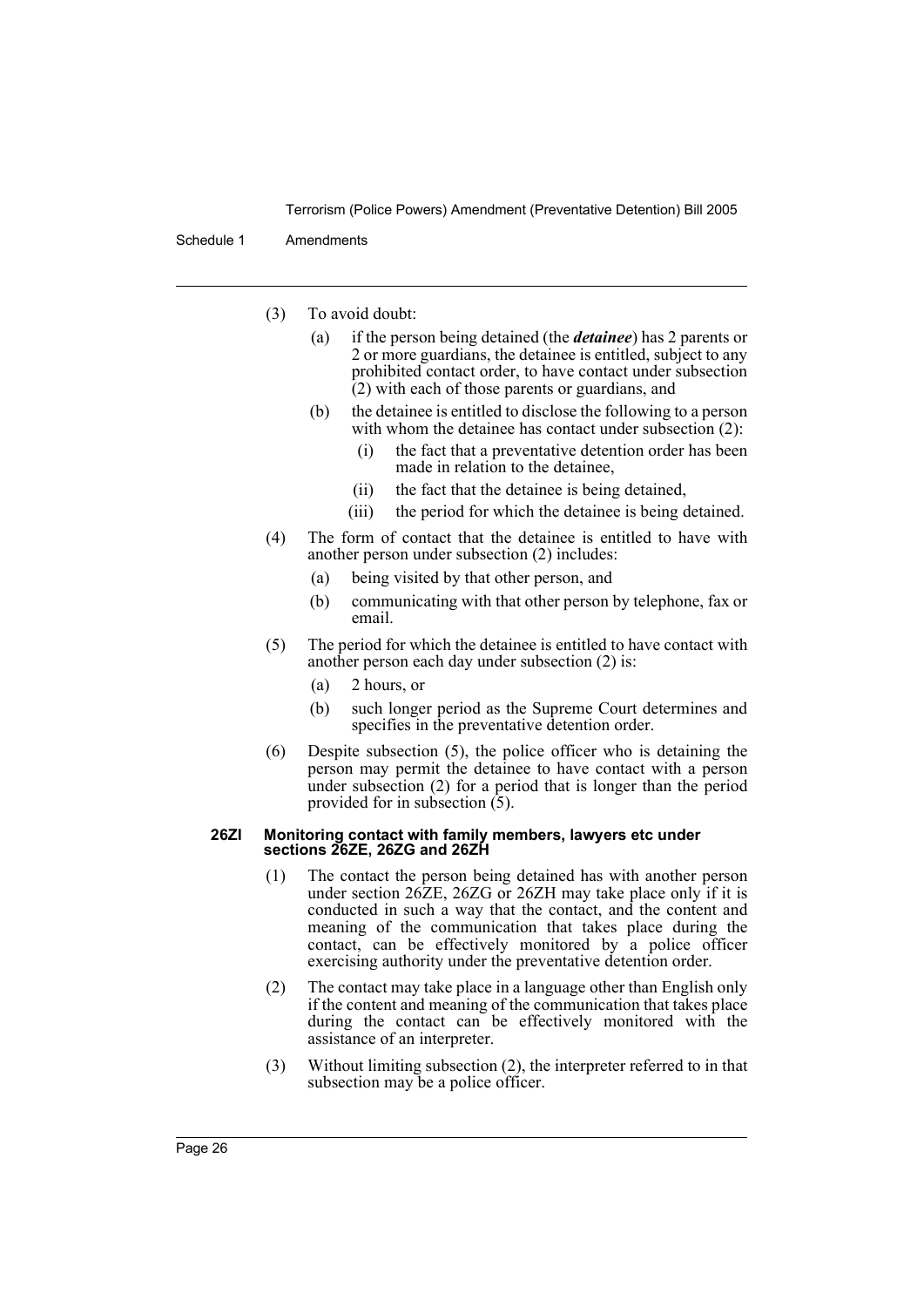#### Amendments **Amendments** Schedule 1

- (4) If the person being detained indicates that he or she wishes the contact to take place in a language other than English, the police officer who is detaining the person must:
	- (a) arrange for the services of an appropriate interpreter to be provided if it is reasonably practicable to do so during the period during which the person is being detained, and
	- (b) if it is reasonably practicable to do so—arrange for those services to be provided as soon as practicable.
- (5) Any communication between:
	- (a) a person who is being detained under a preventative detention order, and
	- (b) a lawyer,

for a purpose referred to in section 26ZG is not admissible in evidence against the person in any proceedings in a court.

- (6) A person (the *monitor*) commits an offence if:
	- (a) the monitor is:
		- (i) a police officer who monitors, or
		- (ii) an interpreter who assists in monitoring,

contact that a person being detained under a preventative detention order has with a lawyer under section 26ZG while the detainee is being detained under the order, and

- (b) information is communicated in the course of that contact, and
- (c) the information is communicated for one of the purposes referred to in section 26ZG, and
- (d) the monitor discloses that information to another person.

Maximum penalty: Imprisonment for 5 years.

## **26ZJ Entitlement to contact subject to prohibited contact order**

Sections 26ZE, 26ZG and 26ZH have effect subject to any prohibited contact order made in relation to the person's detention.

#### **26ZK Questioning of person prohibited while person is detained**

A police officer must not question a person while the person is being detained under a preventative detention order except for the purposes of:

(a) determining whether the person is the person specified in the order, or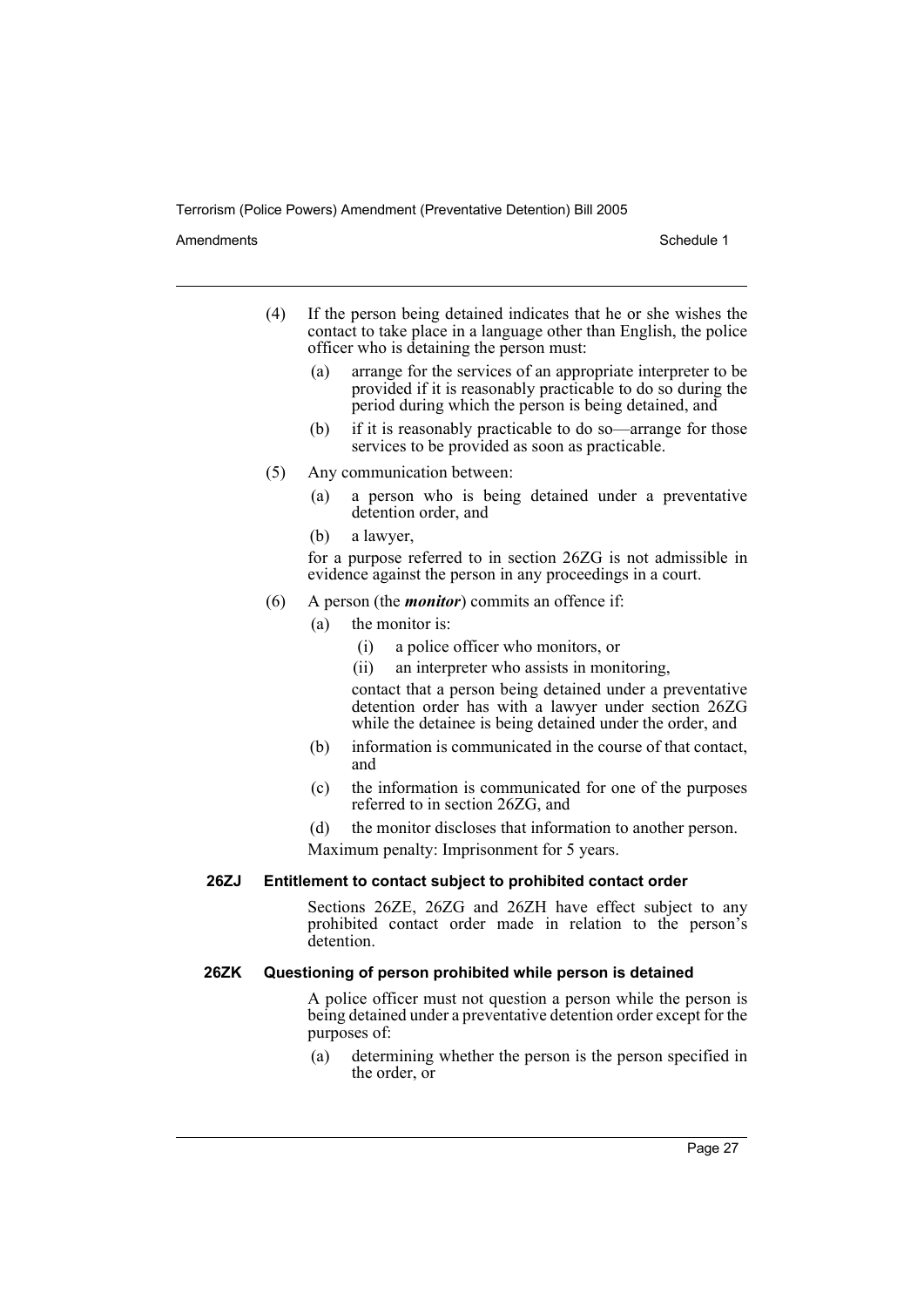Schedule 1 Amendments

- (b) ensuring the safety and well-being of the person being detained, or
- (c) allowing the police officer to comply with a requirement of this Part in relation to the person's detention under the order.

Maximum penalty: Imprisonment for 2 years.

**Note.** This section will not apply to the person if the person is released from detention under the order (even though the order may still be in force in relation to the person).

#### **26ZL Taking fingerprints, recordings, samples of handwriting or photographs**

(1) In this section:

*identification material*, in relation to a person, means prints of the person's hands, fingers, feet or toes, recordings of the person's voice, samples of the person's handwriting or photographs (including video recordings) of the person.

(2) A police officer must not take identification material from a person who is being detained under a preventative detention order except in accordance with this section.

Maximum penalty: Imprisonment for 2 years.

- (3) A police officer who is of the rank of sergeant or higher may take identification material from the person, or cause identification material from the person to be taken, if:
	- (a) the person consents in writing, or
	- (b) the police officer believes on reasonable grounds that it is necessary to do so for the purpose of confirming the person's identity as the person specified in the order.
- (4) A police officer may use such force as is necessary and reasonable in the circumstances to take identification material from a person under this section.
- (5) Subject to this section, a police officer may only take identification material (other than hand prints, fingerprints, foot prints or toe prints) from a person who:
	- (a) is under 18 years of age, or
	- (b) is incapable of managing his or her affairs,

if the Supreme Court orders that the material be taken.

- (6) The taking of identification material from a person who:
	- (a) is under 18 years of age, or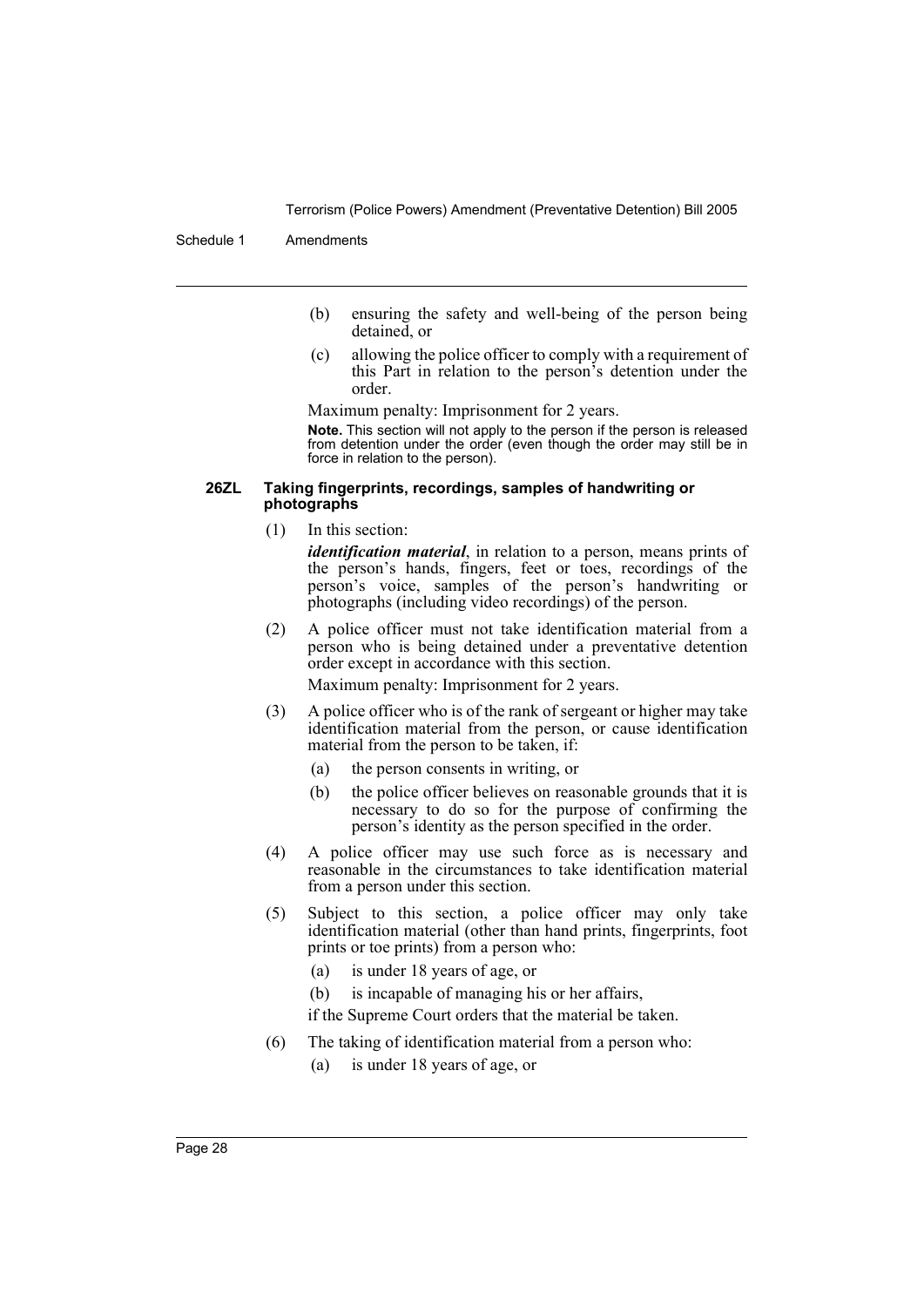Amendments **Amendments** Schedule 1

(b) is incapable of managing his or her affairs,

must be done in the presence of:

- (c) a parent or guardian of the person, or
- (d) if a parent or guardian of the person is not acceptable to the person—another appropriate person.
- (7) Despite this section, identification material may be taken from a person who is under 18 years of age and is capable of managing his or her affairs if:
	- (a) subsections (8) and (9) are satisfied, or
	- (b) subsection (8) or (9) is satisfied (but not both) and the Supreme Court orders that the material be taken.
- (8) This subsection applies if the person agrees in writing to the taking of the material.
- (9) This subsection applies if either:
	- (a) a parent or guardian of the person, or
	- (b) if a parent or guardian is not acceptable to the person another appropriate person,

agrees in writing to the taking of the material.

- (10) Despite this section, identification material may be taken from a person who:
	- (a) is at least 18 years of age, and
	- (b) is capable of managing his or her affairs,

if the person consents in writing.

- (11) A reference in this section to an *appropriate person* in relation to a person (the *subject*) who is under 18 years of age, or incapable of managing his or her affairs, is a reference to a person who:
	- (a) is capable of representing the subject's interests, and
	- (b) as far as is practicable in the circumstances, is acceptable to the subject and the police officer who is detaining the subject, and
	- (c) is none of the following:
		- (i) a police officer,
		- (ii) an AFP member or AFP employee (within the meaning of the *Australian Federal Police Act 1979* of the Commonwealth),
		- (iii) a member (however described) of a police force of another State or Territory,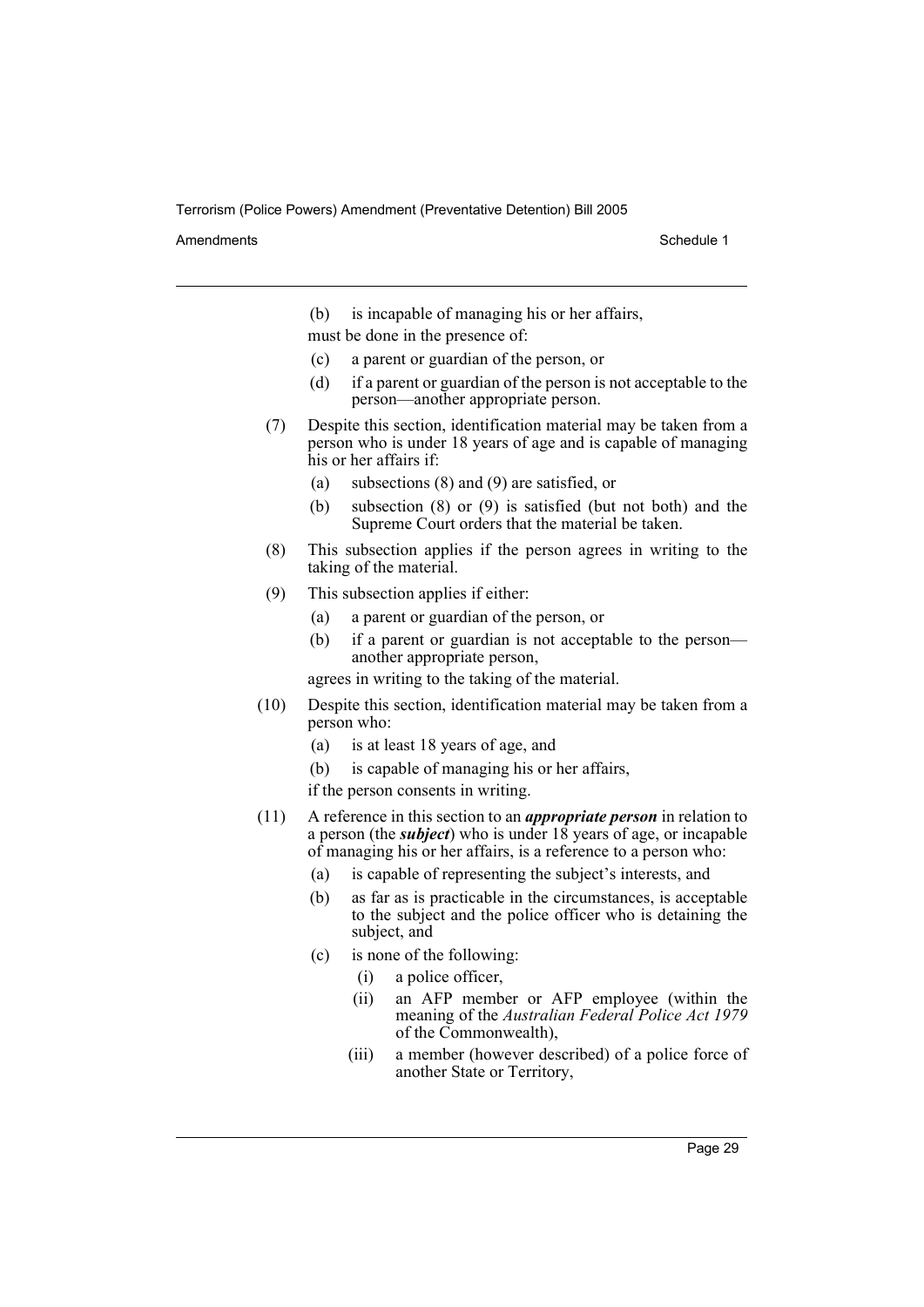Schedule 1 Amendments

(iv) an officer or employee of the Australian Security Intelligence Organisation.

#### **26ZM Use of identification material**

- (1) This section applies if identification material is taken under section 26ZL from a person being detained under a preventative detention order.
- (2) The material may be used only for the purpose of determining whether the person is the person specified in the order.
- (3) A person who uses identification material in contravention of subsection (2) is guilty of an offence. Maximum penalty: Imprisonment for 2 years.
- (4) If:
	- (a) a period of 12 months elapses after the identification material is taken, and
	- (b) proceedings in respect of:
		- (i) the preventative detention order, or
		- (ii) the treatment of the person in connection with the person's detention under the order,

have not been brought, or have been brought and discontinued or completed, within that period,

the Commissioner of Police is to ensure that the material is destroyed as soon as practicable after the end of that period.

## **Division 6 Miscellaneous**

#### **26ZN Annual reports to be given to Attorney General and Minister for Police**

- (1) The Commissioner of Police must report annually to the Attorney General and Minister for Police on the exercise of powers under this Part by police officers. The report is to be provided within 4 months after each 30 June.
- (2) Without limiting subsection (1), a report relating to a year ended on that 30 June must include the following matters:
	- (a) the number of applications for preventative detention orders (including interim orders) and the number of any such orders made, and the number of occasions on which such an order (other than an interim order) was not made following a hearing,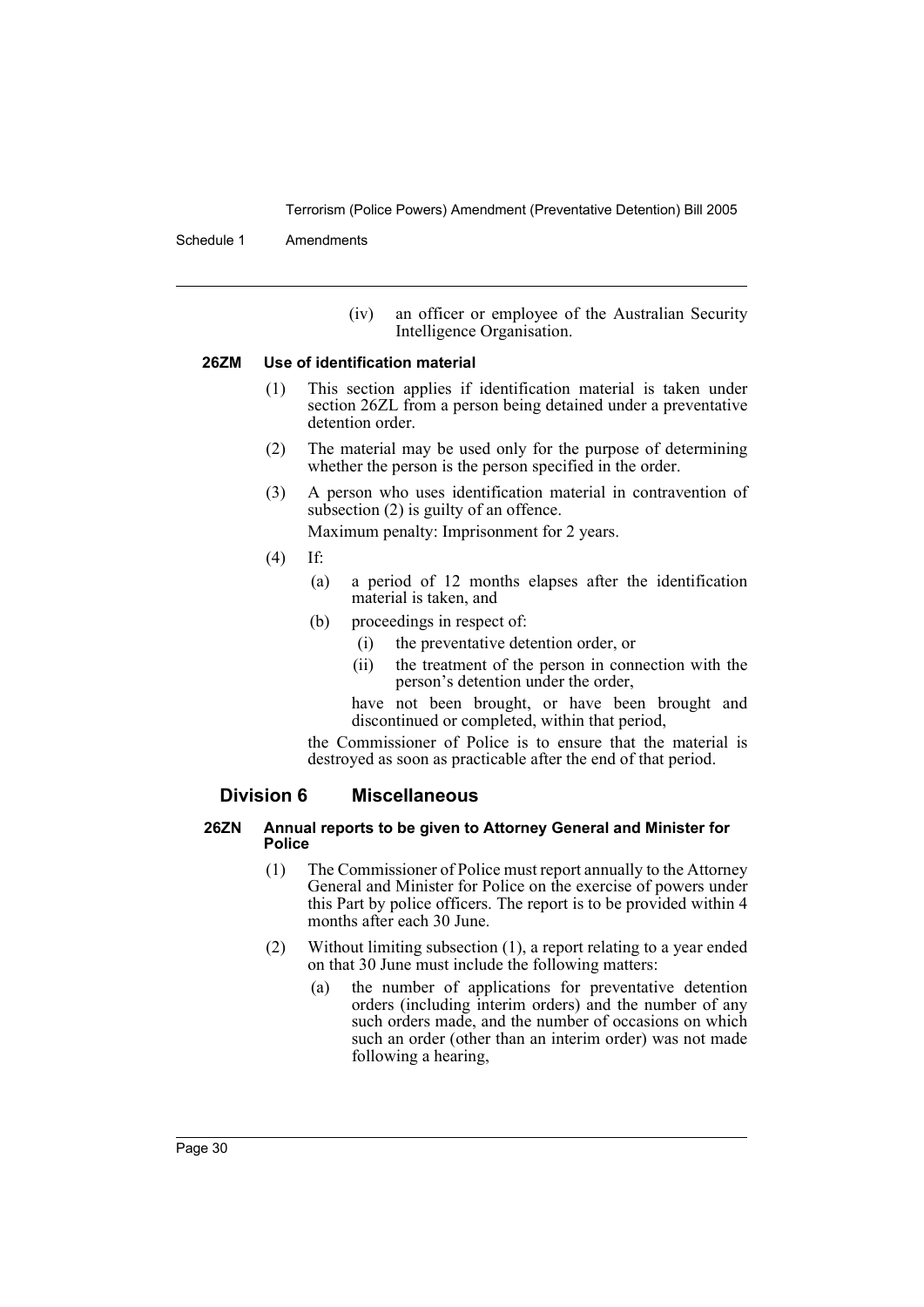Amendments **Amendments** Schedule 1

- (b) the number of any such applications and orders in relation to adults and the number in relation to juveniles,
- (c) the duration of each such order made,
- (d) a statement as to whether each such order was made to prevent a terrorist act or to preserve evidence,
- (e) a statement as to whether a person was taken into custody under each such order and, if so, the period for which the person was detained,
- (f) a statement as to whether the person detained under such an order was principally detained in a correctional centre, juvenile correctional centre, juvenile detention centre, police facility or other place,
- (g) the number of applications for prohibited contact orders and the number of any such orders made, the duration of each such order and the number of any such orders made in relation to adults and in relation to juveniles,
- (h) the number of applications for revocation of an order and the number of revocations granted,
- (i) particulars of any complaints in relation to the detention of a person under a preventative detention order made or referred during the year to the Ombudsman or Police Integrity Commission and the outcome of any complaint so made,
- (j) a statement confirming the destruction of identification material required to be destroyed under section 26ZM (4).
- (3) The reports are to be tabled by the Attorney General in each House of Parliament as soon as practicable after they are received by the Attorney General.

**Note.** Section 36 of the Act requires the Minister to carry out an annual review of the Act (to be tabled in Parliament).

### **26ZO Monitoring by Ombudsman**

- (1) For the period of 5 years after the commencement of this Part, the Ombudsman is to keep under scrutiny the exercise of powers conferred on police officers or correctional officers under this Part.
- (2) For that purpose, the Ombudsman may require the Commissioner of Police or any public authority to provide information about the exercise of those powers.
- (3) The Commissioner of Police is to ensure that the Ombudsman: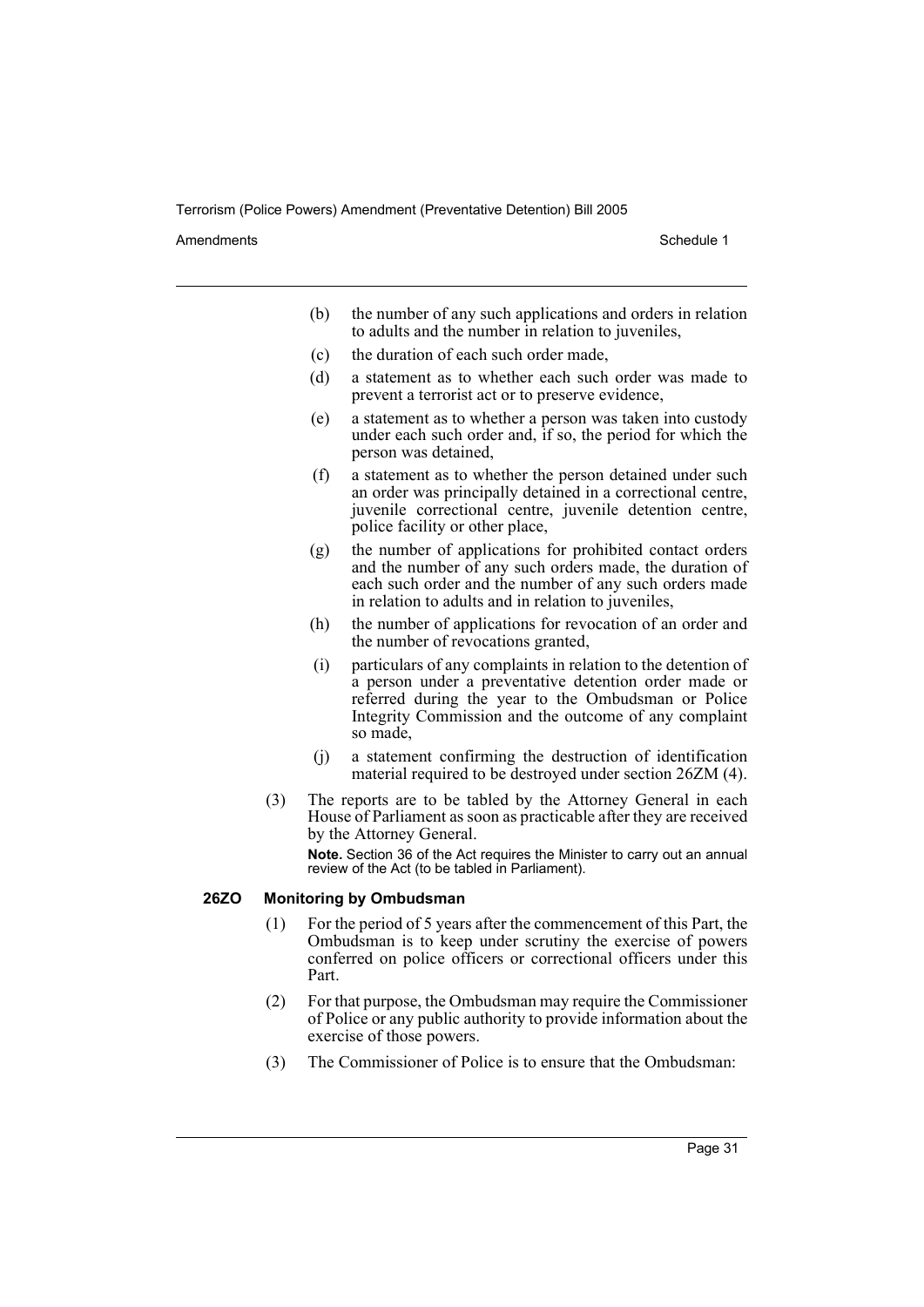Schedule 1 Amendments

- (a) is duly notified of the making of a preventative detention order or prohibited contact order, and given a copy of any such order, and
- (b) if a person is taken into custody under a preventative detention order—is duly notified that the person has been taken into custody, and
- (c) of an order is revoked—is duly notified of the revocation.
- (4) The Ombudsman must, as soon as practicable after the expiration of:
	- (a) 2 years after the commencement of this Part, and
	- (b) 5 years after that commencement,

prepare reports on the exercise of those powers and furnish a copy of the reports to the Attorney General and the Minister for Police.

- (5) The reports are to be tabled by the Attorney General in each House of Parliament as soon as practicable after they are received by the Attorney General.
- (6) If a House of Parliament is not sitting when the Attorney General seeks to table a report, copies of the report are to be presented to the Clerk of the House concerned by the Attorney General.
- (7) The report:
	- (a) is, on presentation and for all purposes, taken to have been laid before the House, and
	- (b) may be printed by authority of the Clerk of the House, and
	- (c) if so printed, is for all purposes taken to be a document published by or under the authority of the House, and
	- (d) is to be recorded:
		- (i) in the case of the Legislative Council, in the Minutes of the Proceedings of the Legislative Council, and
		- (ii) in the case of the Legislative Assembly, in the Votes and Proceedings of the Legislative Assembly,

on the first sitting day of the House after receipt of the report by the Clerk.

### **26ZP Ombudsman and PIC functions not affected**

This Part does not affect any function of the Ombudsman or the Police Integrity Commission under any other Act.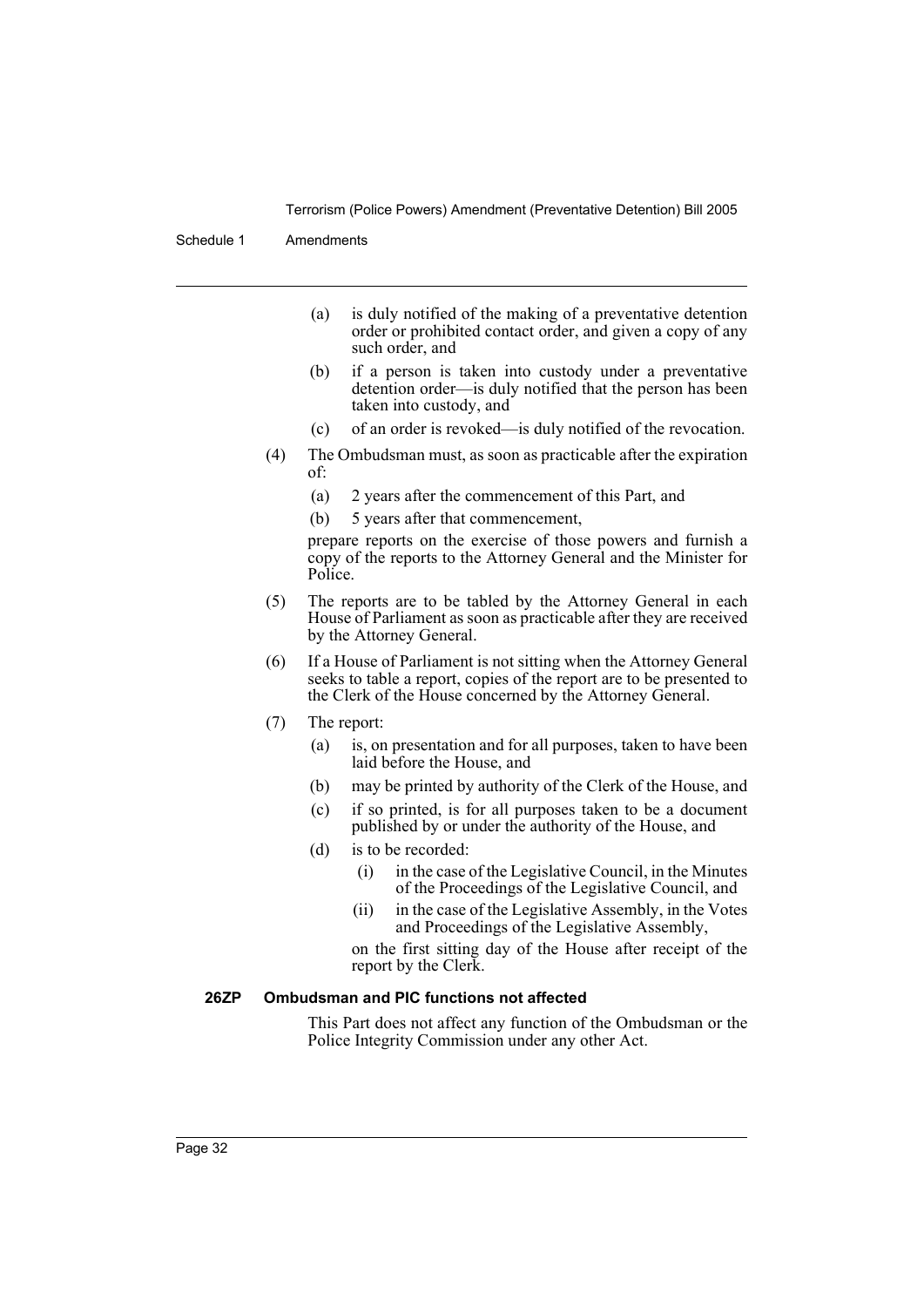Amendments **Amendments** Schedule 1

#### **26ZQ Law relating to legal professional privilege not affected**

To avoid doubt, this Part does not affect the law relating to legal professional privilege.

#### **26ZR Legal proceedings in relation to preventative detention orders**

This Part does not limit proceedings that may be brought in a court for a remedy in relation to:

- (a) a preventative detention order, or
- (b) the treatment of a person in connection with the person's detention under a preventative detention order.

## **26ZS Sunset provision**

- (1) A preventative detention order, or a prohibited contact order, that is in force at the end of 10 years after the day on which this Part commences ceases to be in force at that time.
- (2) A preventative detention order, and a prohibited contact order, cannot be applied for, or made, after the end of 10 years after the day on which this Part commences.

## **[2] Section 30A**

Insert after section 30:

## **30A ICAC and PIC assistance on terrorism investigation**

- (1) The Independent Commission Against Corruption and the Police Integrity Commission may enter into arrangements with the Commissioner of Police under which any of their staff or facilities are used by the Commissioner of Police in connection with the investigation of suspected terrorist acts or possible terrorist acts.
- (2) Subsection (1) does not limit any other arrangement that may be entered into with the Commissioner of Police with respect to the investigation of criminal offences.

## **[3] Section 34 Proceedings for offences**

Insert ", other than an offence against section 26P or 26ZI (6)," after "this Act or the regulations".